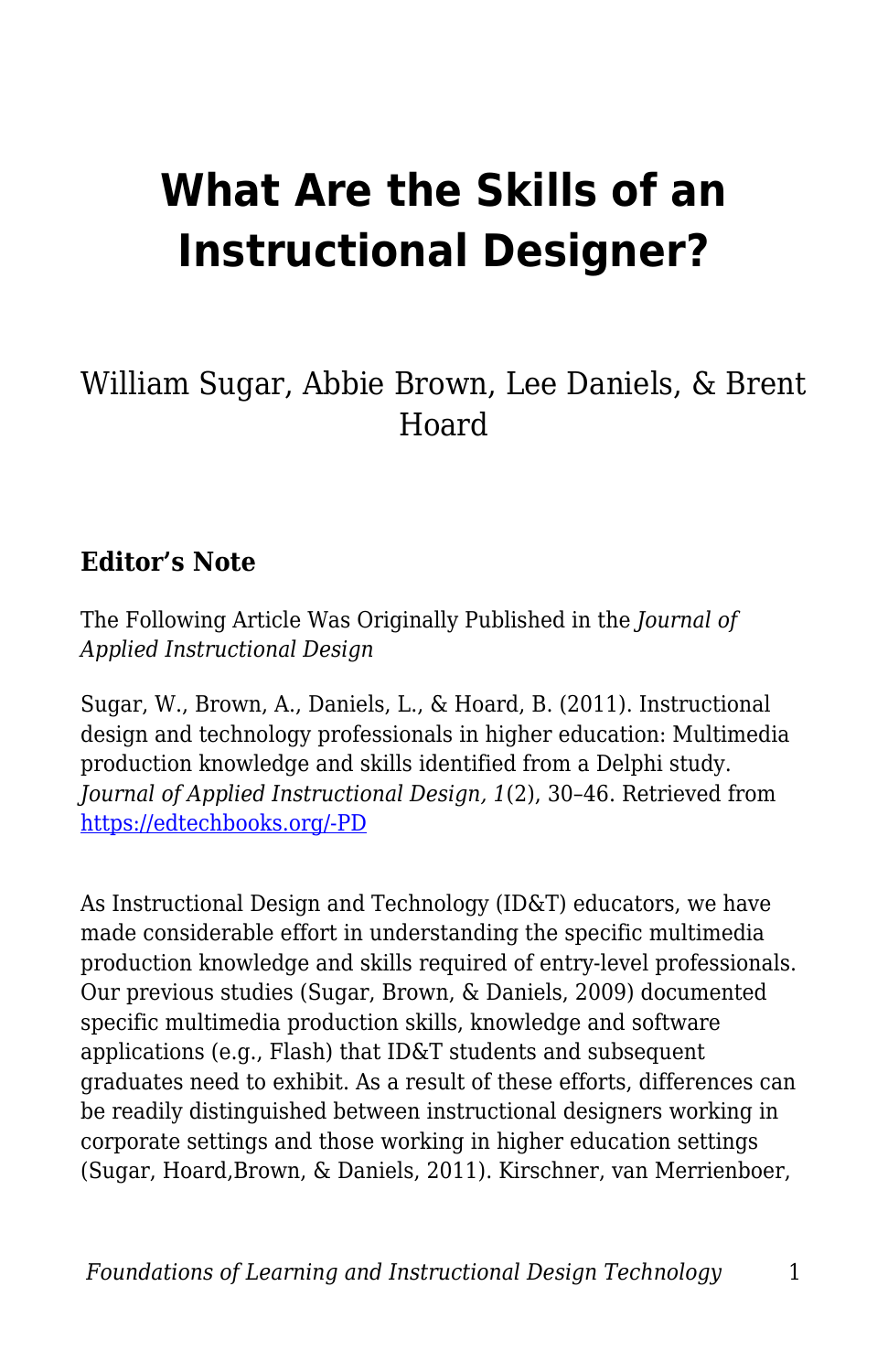Sloep, and Carr (2002) observed that instructional designers at higher education settings focus on identifying alternative solutions for a particular course whereas instructional designers within a corporate training setting are more customer-oriented. Larson and Lockee (2009) concurred with this assessment by noting "differences in the requirements listed for business and industry versus higher education jobs" (p. 2). Essentially, the organizational culture (e.g., shared beliefs and values) within a corporation is radically different than that which is found within a college or university setting. Since over 89% of our initial survey respondents (e.g., Sugar, Brown, & Daniels, 2009) worked in colleges or universities, we decided to concentrate our efforts exclusively on the multimedia production knowledge and skills of instructional designers working within higher education.

The role of the instructional designer, instructional technologist, and instructional technology consultant within a higher education setting has been well established. Recent studies have documented several quality instructional technology-related projects within higher education settings (e.g., Renes & Strange, 2011). As one might expect, teaching online has been emphasized during the past fifteen years (e.g., Barczyk, Buckenmeyer, & Feldman, 2010), as well as mobile learning technologies (e.g., El-Hussein & Cronje, 2010) and online student response systems (e.g., Stav, Nielsen, Hansen-Nygård & Thorseth, 2010). Other innovative technologies, such as interactive white boards (e.g., Al-Qirim, 2011), social networking (e.g., Conole, Galley, & Culver, 2011), Web 2.0 tools (e.g., Kear, Woodthorpe, Robertson, & Hutchison, 2010), and 21st century tools for teacher educators (e.g., Archambault, Wetzel, Foulger, & Williams, 2010) have been integrated in higher education classrooms. Several case studies document the inclusion of instructional technologies into contentspecific higher education courses, such as art and design education (e.g., Delacruz, 2009), engineering (e.g., Dinsmore, Alexander, & Loughlin, 2008), and nursing (e.g., Donato, Hudyma, & Carter, 2010). "Soft" technologies, such as mentoring circles (Darwin & Palmer, 2009) also have been successfully integrated in higher education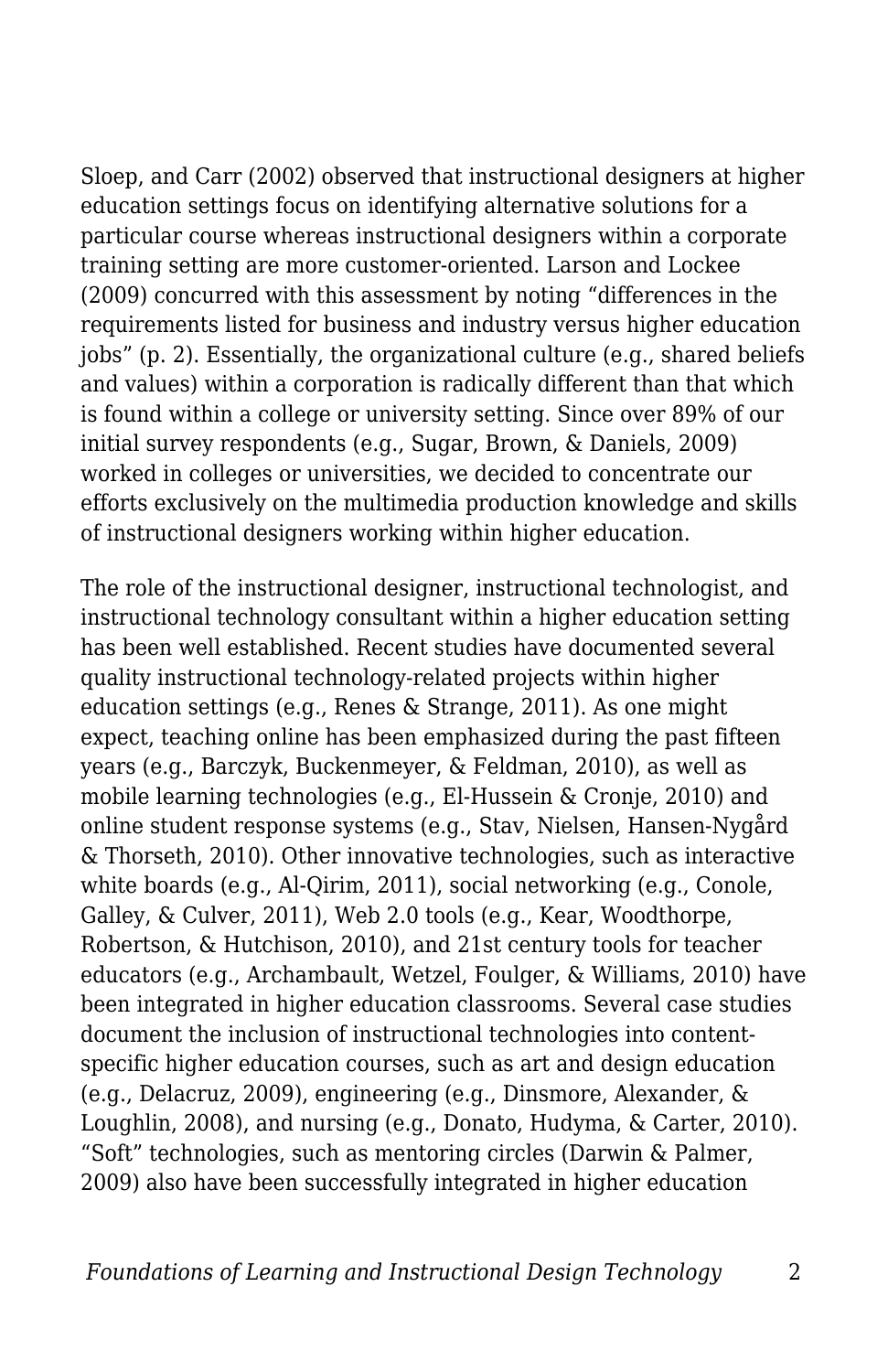settings.

The prominence of the instructional designer within higher education settings also has been well documented (Shibley, Amaral, Shank, & Shibley, 2011). Incorporating a continuous improvement process (Wolf, 2007), encouraging higher education faculty with innovative reward and recognition structures (Bluteau & Krumins, 2008), and the importance of interacting with faculty peers (Nicolle & Lou, 2008) are examples of current best practices in facilitating successful technology adoption and integration. Considerable effort in understanding how higher education faculty adopt e-Learning activities (e.g., MacKeogh &Fox, 2009), Web 2.0 technologies (e.g., Samarawickrema, Benson, & Brack, 2010), as well as faculty members' perceptions of roles of Learning Content Management Systems (LCMS) (e.g., Steel, 2009) have been recently initiated as well.

# **Purpose of Study**

The intent of this study is to better comprehend the instructional designer's role in higher education settings. Specifically, we sought to interpret multimedia production knowledge and skills required of Instructional Design and Technology professionals working in higher education. In addition, since we noted a definite interrelationship between multimedia production and instructional design skills in earlier studies (Sugar, Brown, & Daniels, 2009), we also sought to understand the relationship between these two skill sets. To accomplish this goal, we conducted a Delphi study, seeking the opinions and consensus of experienced instructional designers who work in higher education.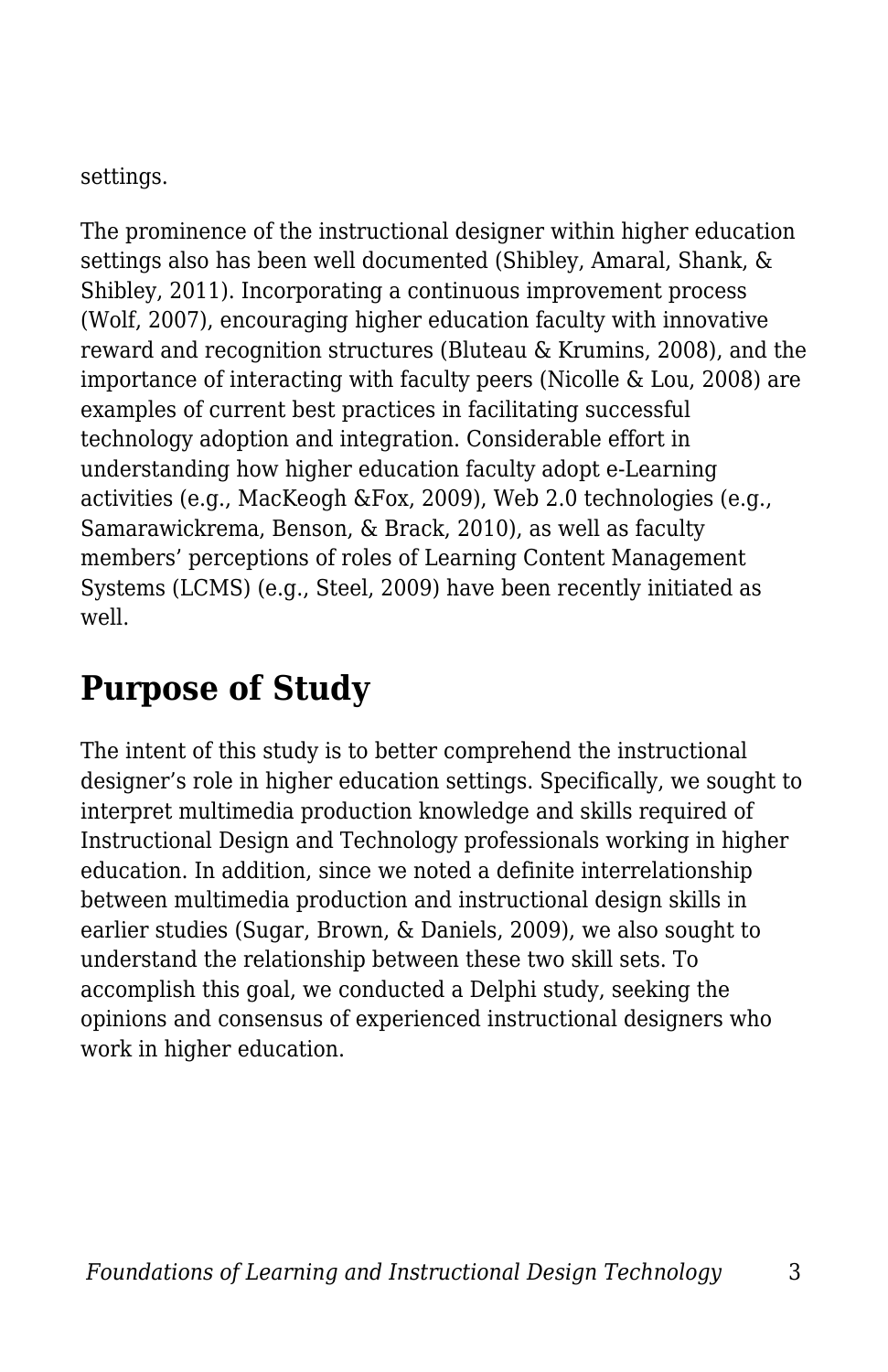### **Method**

We determined that a Delphi research methodology was the best approach to address our questions. In the early 1950's, "Project Delphi" was developed from an Air Force-sponsored Rand Corporation study. This study sought to "obtain the most reliable consensus of opinion of a group of experts . . . by a series of intensive questionnaires interspersed with controlled opinion feedback" (Linstone & Turoff, 2002, p. 10). Delphi panelists remain anonymous to each other in order to avoid the "bandwagon effect" and ensure individual panelists do not dominate a particular decision (Linstone & Turoff, 2002). Ideally, the Delphi panel is heterogeneous; clearly representing a wide selection of the targeted group. Since the inception of Project Delphi, the Delphi technique has been a prescribed methodology for a wide variety of content areas, including government planning, medical issues, and drug abuse-related policy making (Linstone & Turoff, 2002). Several existing Instructional Design and Technology research studies utilized the Delphi method to examine phenomena such as: determining constructivist-based distance learning strategies for school teachers (Herring, 2004); understanding strategies that promote social connectedness in online learning environments (Slagter van Tryon & Bishop, 2006); best practices for using technology in high schools (Clark, 2006); optimal technology integration in adult literacy classrooms (Dillon-Marable & Valentine, 2006); and forecasting how blended learning approaches can be used in computer-supported collaborative learning environments (So & Bonk, 2010). The Delphi method has also been used to identify priorities from a select group of experts on topics that include K–12 distance education research, policies, and practices (Rice, 2009); mobile learning technologies (Kurubacak, 2007); and educational technology research needs (Pollard & Pollard, 2004).

Standards have also been determined from Delphi studies. Researchers used this method to ascertain effective project manager competencies (Brill, Bishop, & Walker, 2006), biotechnology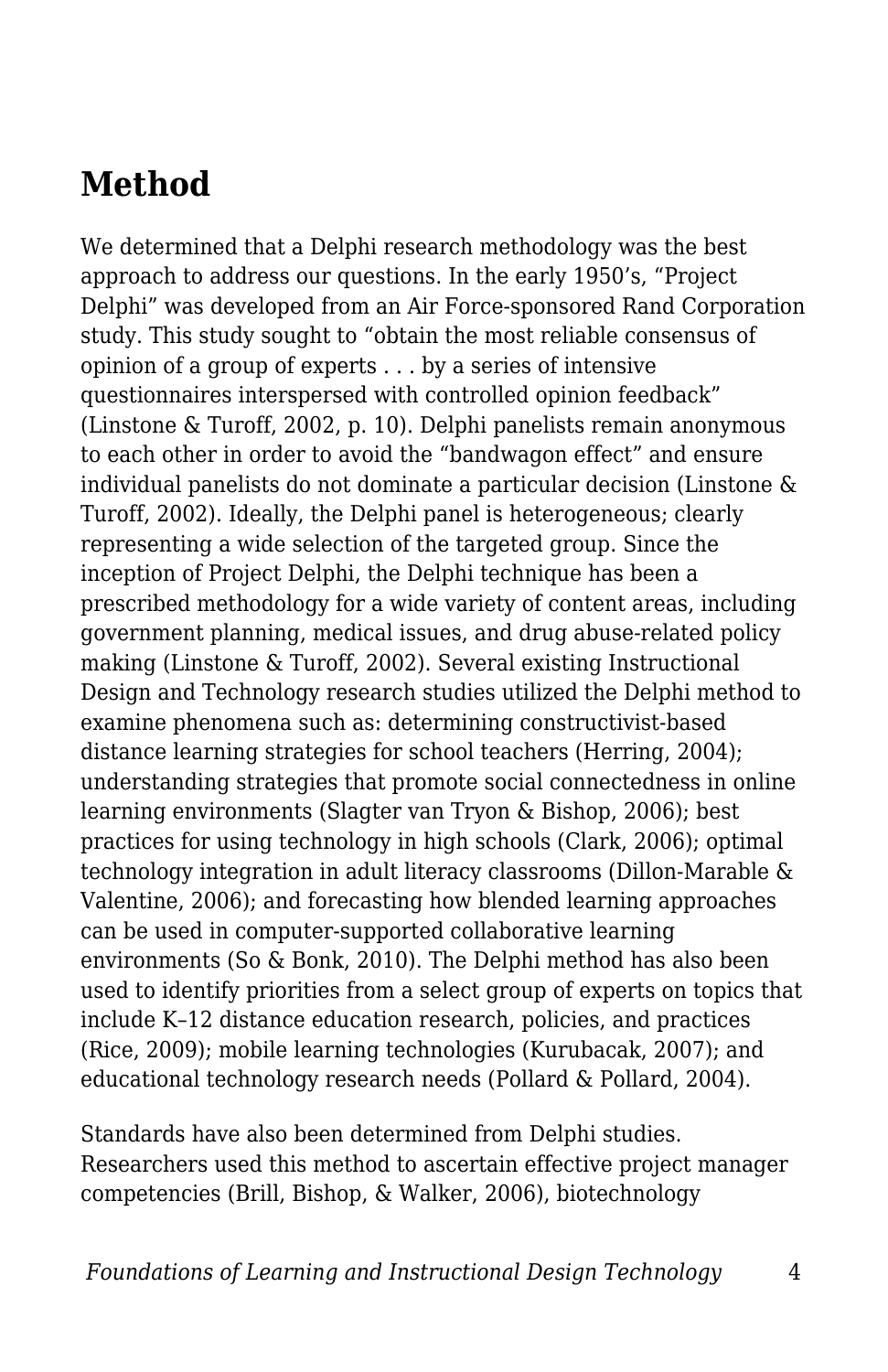knowledge and skills for technology education teachers (Scott, Washer, & Wright, 2006), and assistive technology knowledge and skills for special education teachers (Smith, Kelley, Maushak, Griffin-Shirley, & Lan, 2009).

This Delphi research method is an established technique to collect a consensus decision among experts about a topic that involves examination of a broad and complex problem that could be potentially subjective (Linstone & Turoff, 1975; Linstone & Turoff, 2002). The question of which multimedia production knowledge and skills are important among entry-level instructional designers is both complex and subjective; the answer depends on decisions made within organizations and the learner population the organization services.

The Delphi method provides researchers with the ability to systematically evaluate the expert decision-making process within a prescribed set of phases. This process is particularly advantageous for those participants or Delphi panelists who are in separate physical locations (Linstone & Turoff, 1975), as our participants were.

#### **Delphi Panel**

For our Delphi study, fourteen Instructional Design and Technology professionals originally agreed to participate. Ultimately, eleven of the fourteen original panelists completed all three data collection phases of the study; three individuals stopped participating for various personal reasons. The overall goal was to gather responses from a heterogeneous grouping of panelists (see Table 1) representing higher education work environments in general. The seven female and four male panelists work in a variety of higher education settings, including two-year colleges, four-year universities, public institutions, and private institutions. Eight of our panelists represent public institutions and three represent private institutions. In addition, two panelists represent two-year community colleges and four represent undergraduate-only institutions. Nine of our panelists work in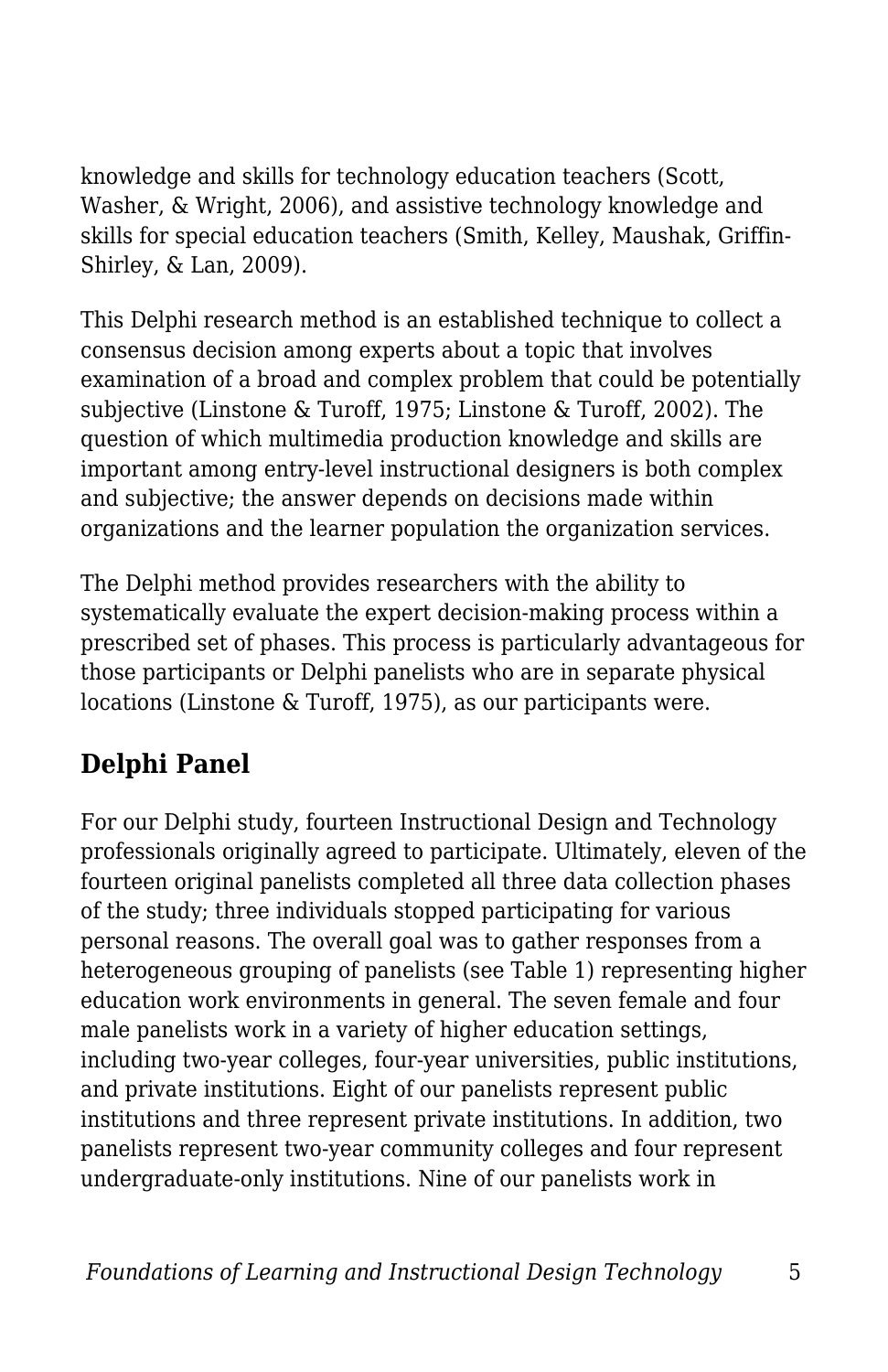administrative positions (e.g., Director) and two of our panelists work as instructional designers for their respective institutions. Ten panelists have worked in higher education setting for more than ten years. The average amount of higher education work experience was over sixteen years. The panelists are geographically diverse, representing western, mountain west, mid-west, south, southeast, mid-Atlantic, and northeast regions of the United States. One panelist works at a higher education institution in Switzerland.

| Gender | <b>Position</b>           | <b>Years in</b><br>higher<br>education<br>setting | <b>Region</b>    | <b>Type of</b><br>institution                            |
|--------|---------------------------|---------------------------------------------------|------------------|----------------------------------------------------------|
| Female | Instructional<br>Designer | 10                                                | West.            | Public; 4-year<br>degree;<br>Undergraduate &<br>graduate |
| Female | Instructional<br>Designer | 12                                                | Mountain<br>West | Public; 4-year<br>degree;<br>Undergraduate &<br>graduate |
| Female | Coordinator               | 4                                                 | Northeast        | Public; 4-year<br>degree;<br>Undergraduate &<br>graduate |
| Female | Coordinator               | 27                                                | Southeast        | Public; 2-year<br>degree;<br>Undergraduate               |
| Female | Vice Provost              | 25                                                | South            | Public; 4-year<br>degree;<br>Undergraduate &<br>graduate |

**Table 1.** Demographic information of Delphi panelists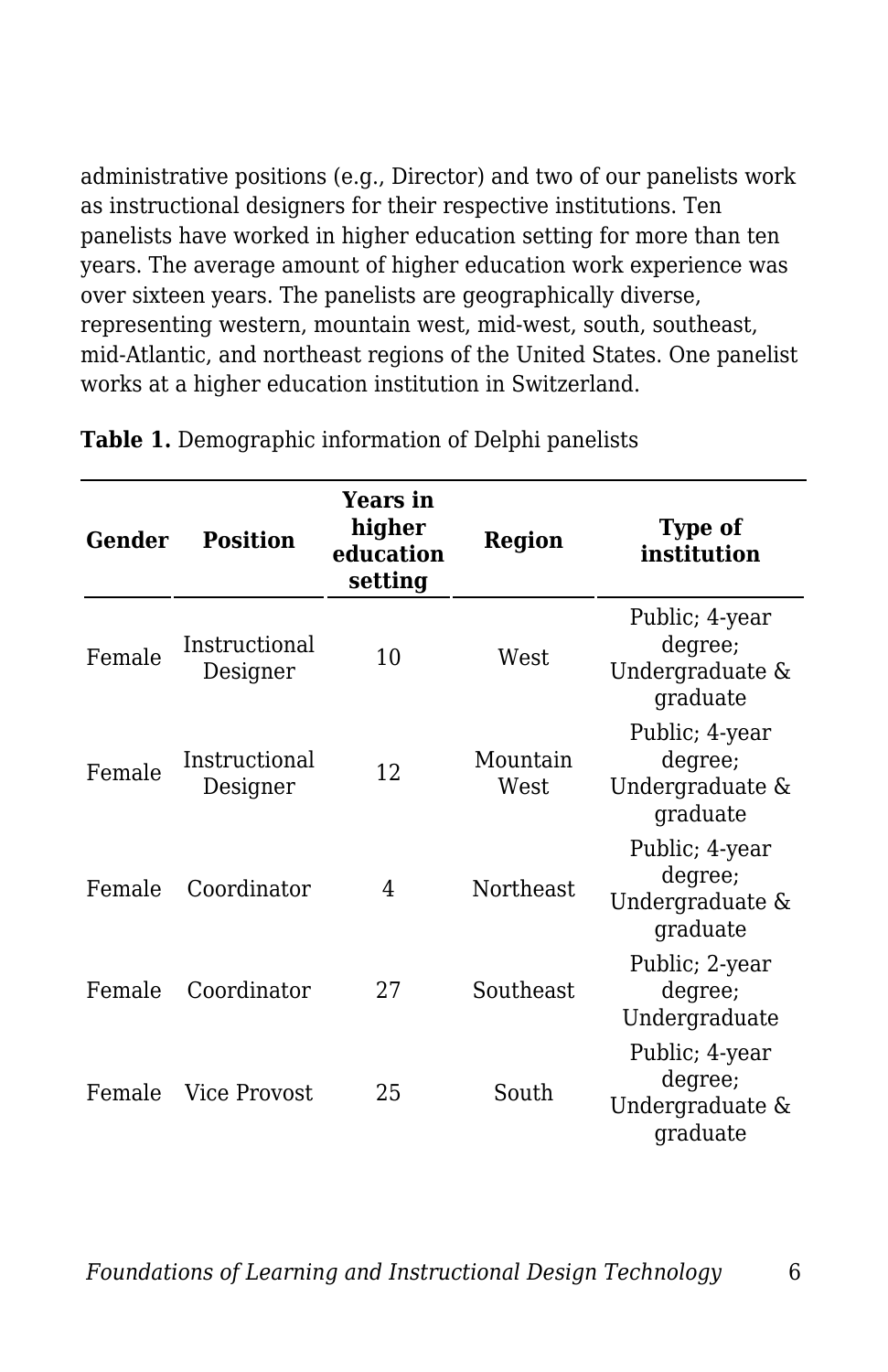| Male   | Director                     | 29 | Midwest      | Private; 4-year<br>degree;<br>Undergraduate               |
|--------|------------------------------|----|--------------|-----------------------------------------------------------|
| Male   | Chief<br>Academic<br>Officer | 20 | South        | Public; 2-year<br>degree;<br>Undergraduate                |
| Male   | Director                     | 19 | Southeast    | Private; 4-year<br>degree;<br>Undergraduate &<br>graduate |
| Female | Director                     | 14 | Mid-Atlantic | Public; 4-year<br>degree;<br>Undergraduate &<br>graduate  |
| Male   | Director                     | 11 | Switzerland  | Public; 3-year<br>degree;<br>Undergraduate &<br>graduate  |
| Female | Team Leader                  | 13 | Northeast    | Private; 4-year<br>degree;<br>Undergraduate &<br>graduate |

#### **Overview of Delphi Data Collection Phases**

Three Delphi data collection phases were completed during this study. During the first round, panelists responded to the following three open-ended questions:

- What multimedia production knowledge do you believe an entry-level Instructional Design and Technology professional needs to know in order to be successful?
- What multimedia production skills do you believe an entry-level Instructional Design and Technology professional must possess in order to be successful?
- What kind of overlap is there between multimedia production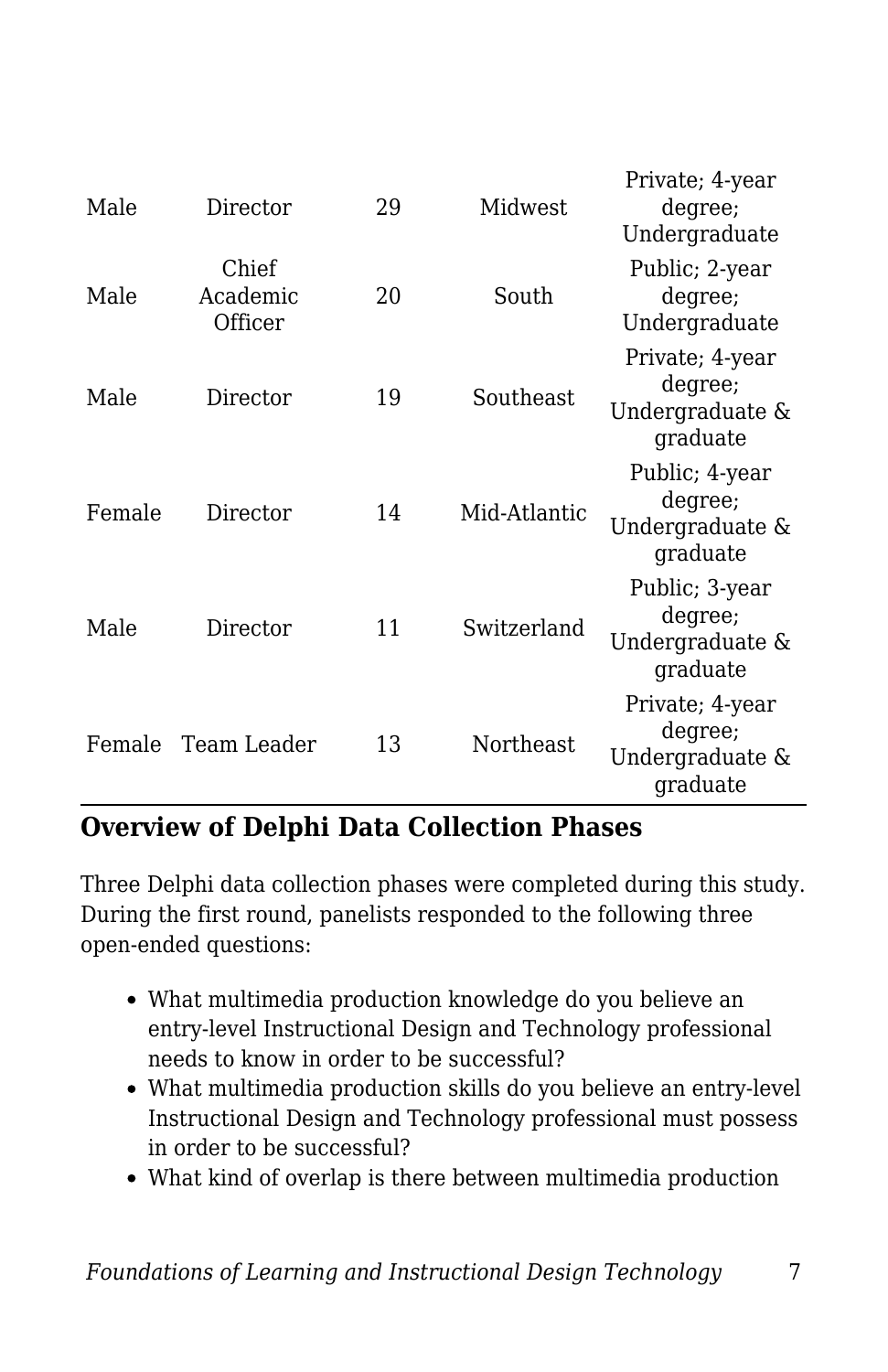knowledge and skills and instructional design knowledge and skills?

The purpose of these questions was to delineate specific multimedia production knowledge and skills, required of these professionals. The questions were open-ended in order to avoid biasing our panelists' responses (Linstone & Turoff, 1975). The panelists responded to these questions via email.

With the intent of identifying emerging and reoccurring themes, three evaluators analyzed the panelists' responses using a category construction data analysis method as outlined by Merriam (2009). Questionable items and themes were discussed among the three evaluators; the evaluators reached consensus on all items. Particular themes from these responses were identified. This initial set of themes was sent to the panelists for their review. Each panelist had the opportunity to respond to the overarching group of themes and the specific themes, and to add additional categories as well. All of these themes were compiled into a summative questionnaire, and this questionnaire was then distributed during the second round.

The intent of the questionnaire was to establish a quantitative appraisal of our panelists' responses about each item and to seek a common set of responses to Instructional Design and Technology graduates' multimedia production knowledge and skills. The panelists rated each questionnaire item with regard to the importance of each identified knowledge or skill, and the panelists' responses were compiled and distributed via email to each panel member. Panelists were then given the opportunity to offer feedback about the questionnaire results and make any corrections, as necessary.

During the third round, the eleven panelists reviewed the Round #2 ratings and were given the opportunity to revise their own ratings. Five of the eleven panelists recommended minor incremental changes to their original rankings. None of the eleven panelists made any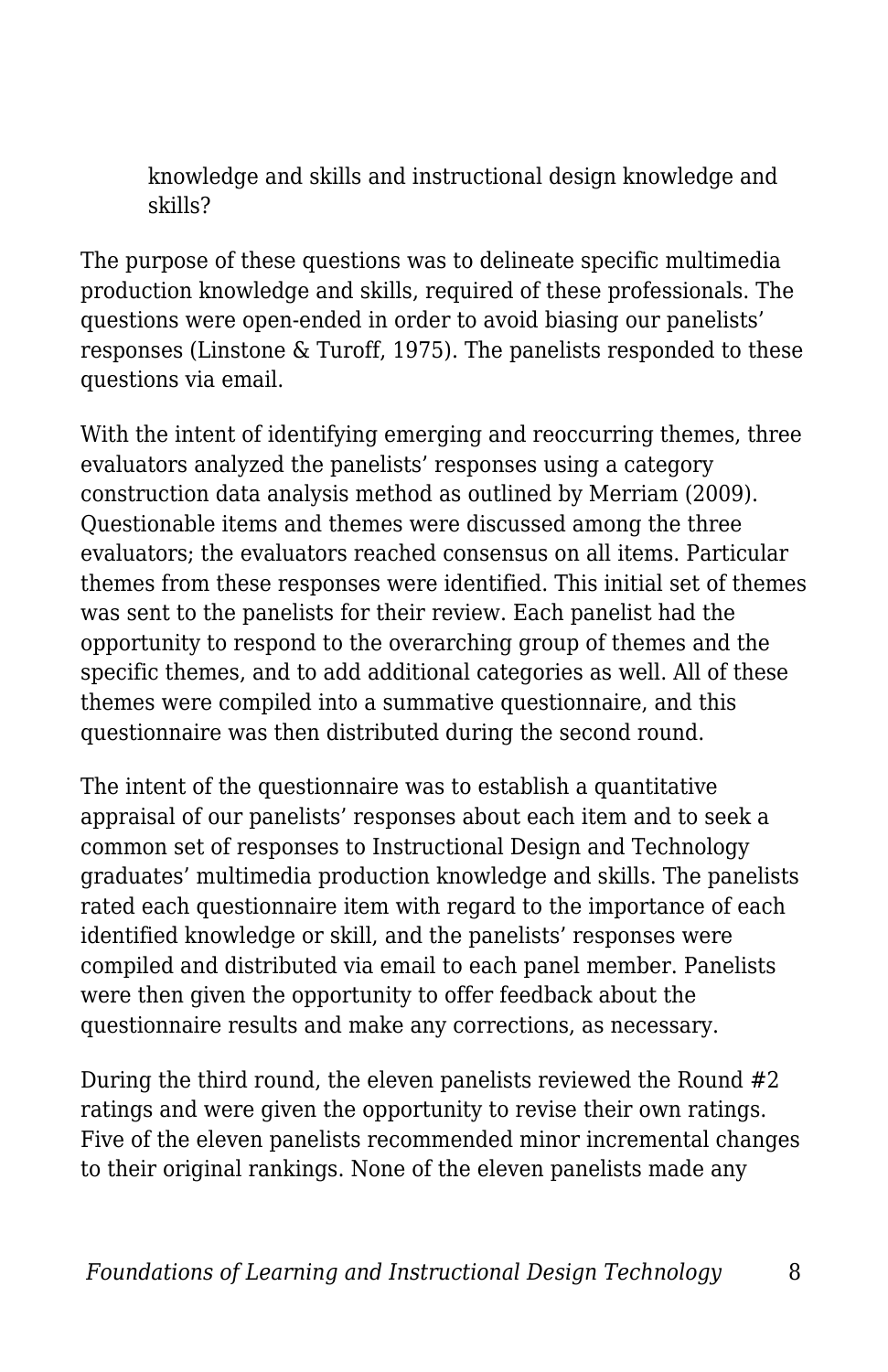suggestions to either add another item or remove an existing item. Given this feedback, we determined that these minor modifications indicated there was an apparent consensus among the panel.

# **Results**

During the initial Delphi phase, the eleven panelists generated 289 unique statements regarding the three aforementioned initial questions. From this first round of responses, 60 distinct multimedia knowledge and skills needed by Instructional Design and Technology graduates were identified and organized into seven primary categories. This list of categories was then sent back to our panelists for confirmation. Eight of the eleven panelists recommended ten additional knowledge and skills for a total of 70 items.

| Rank           | Item                            | Category                             | f | М            | <b>SD</b> |
|----------------|---------------------------------|--------------------------------------|---|--------------|-----------|
| 1              | Communication skills            | Communication and<br>collaboration   |   | 11 1.91 .30  |           |
| $\overline{2}$ | Social skills                   | Communication and<br>collaboration   |   | 11 1.73 .65  |           |
| 3              | Web design basics               | Production                           |   | 11 1.64 .51  |           |
| 4              | Visual communication            | Visual and graphic<br>design         |   | 10 1.60 .70  |           |
| 5              | Microsoft Office Suite          | Applications                         |   | 11 1.55 .52  |           |
| 6              | Online course pedagogy          | Instructional design and<br>pedagogy |   | 11 1.55 .69  |           |
| 7              | Knowledge of learner            | Instructional design and<br>pedagogy |   | 11 1.55 .82  |           |
| 8              | Screencasting                   | Production                           |   | 11 1.45 .69  |           |
| 9              | Pedagogical design<br>expertise | Instructional design and<br>pedagogy |   | 11 1.45 1.21 |           |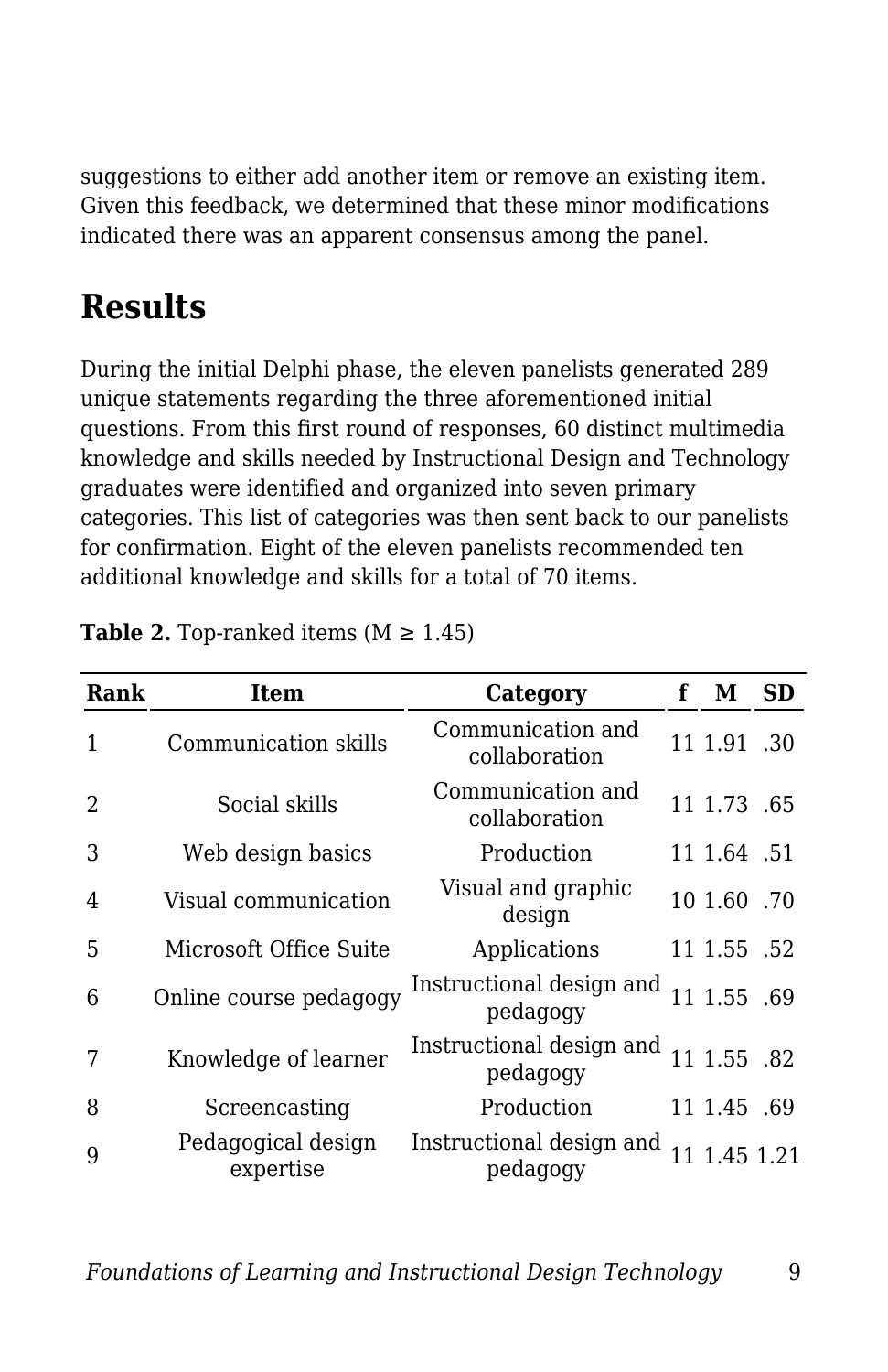| 10 | Design multimedia<br>content                                               | Instructional design and<br>pedagogy | 11 1.45 .82  |  |
|----|----------------------------------------------------------------------------|--------------------------------------|--------------|--|
| 11 | Articulate advantages &<br>disadvantages of<br>delivering media<br>formats | Delivery and project<br>management   | 11 1.45 .69  |  |
| 12 | Determine delivery<br>venue                                                | Delivery and project<br>management   | 11 1.45 .52  |  |
| 13 | Understanding of how<br>disabilities impact<br>multimedia selection        | Delivery and project<br>management   | 11 1.45 .69  |  |
| 14 | <b>LCMS</b>                                                                | <b>Online Applicatons</b>            | 11 1.45 1.21 |  |
| 15 | Video production                                                           | Production                           | 11 1.45 .52  |  |

Responses were rated on a scale of  $-2$  to 2, with  $-2$ = unnecessary,  $-1$ = not important, 0= somewhat important, 1= important, 2= essential.

| Rank | <b>Item</b>                           | Category                        | f | М             | <b>SD</b>     |
|------|---------------------------------------|---------------------------------|---|---------------|---------------|
| 60   | XML                                   | 0.81 Online Applications 11 .36 |   |               |               |
| 61   | Online plug-ins                       | Online applications 11 .27 1.27 |   |               |               |
| 62   | Online quiz tools                     | Online applications 11 .18 1.08 |   |               |               |
| 63   | Contribute                            | Online applications 10 .10 1.10 |   |               |               |
| 64   | Photography                           | Productions                     |   | 11 .09        | .94           |
| 65   | Online survey tools                   | Online applications 11 .09 .94  |   |               |               |
| 66   | Animation                             | Production                      |   | 11 .00        | .63           |
| 67   | Garageband                            | Applications                    |   | 11 .00        | .63           |
| 68   | Final Cut Pro Suite                   | Applications                    |   | $11 - 09$ .94 |               |
| 69   | Programming (e.g., Action-<br>script) | Production                      |   |               | $10 - 101110$ |
| 70   | Green screen                          | Applications                    |   |               | $10 - 401.27$ |

**Table 3.** Bottom-ranked items (M≥.36)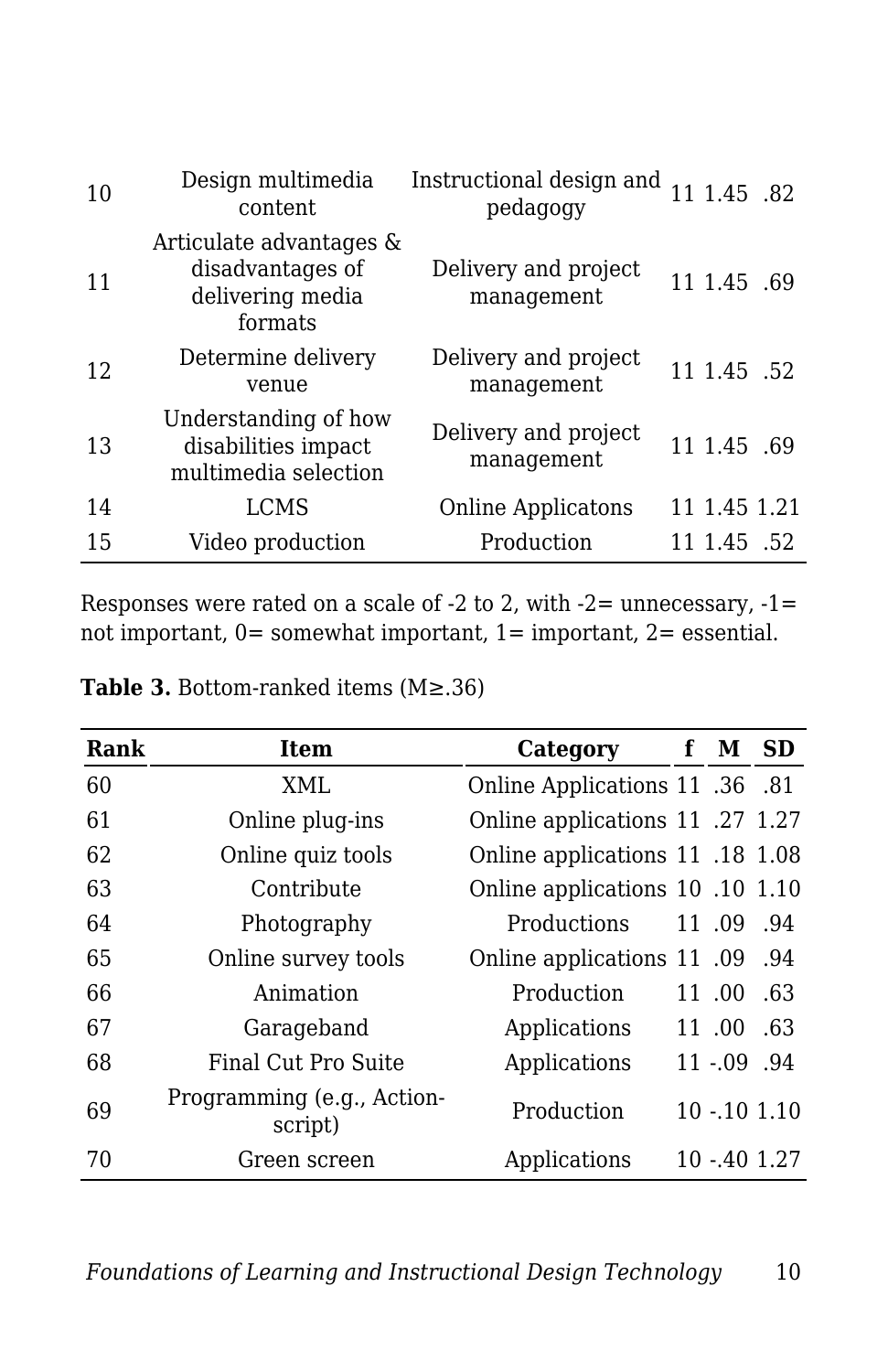Responses were rated on a scale of  $-2$  to 2, with  $-2$  = unnecessary,  $-1$  = not important, 0= somewhat important, 1= important, 2= essential.

The panelists also reacted to the seven categories. Four original categories (Visual and Graphic Design, Instructional Design and Pedagogy, Communication and Collaboration, and Delivery and Project Management) did not receive any feedback or edits and were approved. The panelists commented on the three original categories: Basic Production, Specific Software Tool and Online. Upon review of these comments, these categories were renamed Production, Applications, and Online Applications respectively. We distinguished between applications (e.g., Flash) that can create instruction for online settings as well as non-online settings, and applications (e.g., Dreamweaver) that exclusively create instruction for online settings.

In summary, Delphi panelists' responses were organized into seven categories: Production (10 items), Applications (12 items), Online Applications (15 items), Visual and Graphic Design (6 items), Instructional Design and Pedagogy (15 items), Communication and Collaboration (4 items), and Delivery and Project Management (8 items). See Appendix for a listing of these categories and corresponding items.

During the next Delphi phase, our eleven panelists ranked these seventy items on the following scale: Essential, Important, Somewhat important, Not important, Unnecessary. Accordingly, we assigned a 2 to -2 Likert scale for these five items where Essential items received 2 points, Important items received 1 point, Somewhat important items received 0 points, Not important items received -1 point, and Unnecessary items received -2 points. Thus, the top score any item could receive would be 22 points (i.e., all 11 panelists deemed this item to be Essential) and the lowest score that an item could receive would be -22 points (i.e., all 11 panelists deemed this item to be Unnecessary). This rating system also provides the ability to weight and counterweight individual panelists' responses about a particular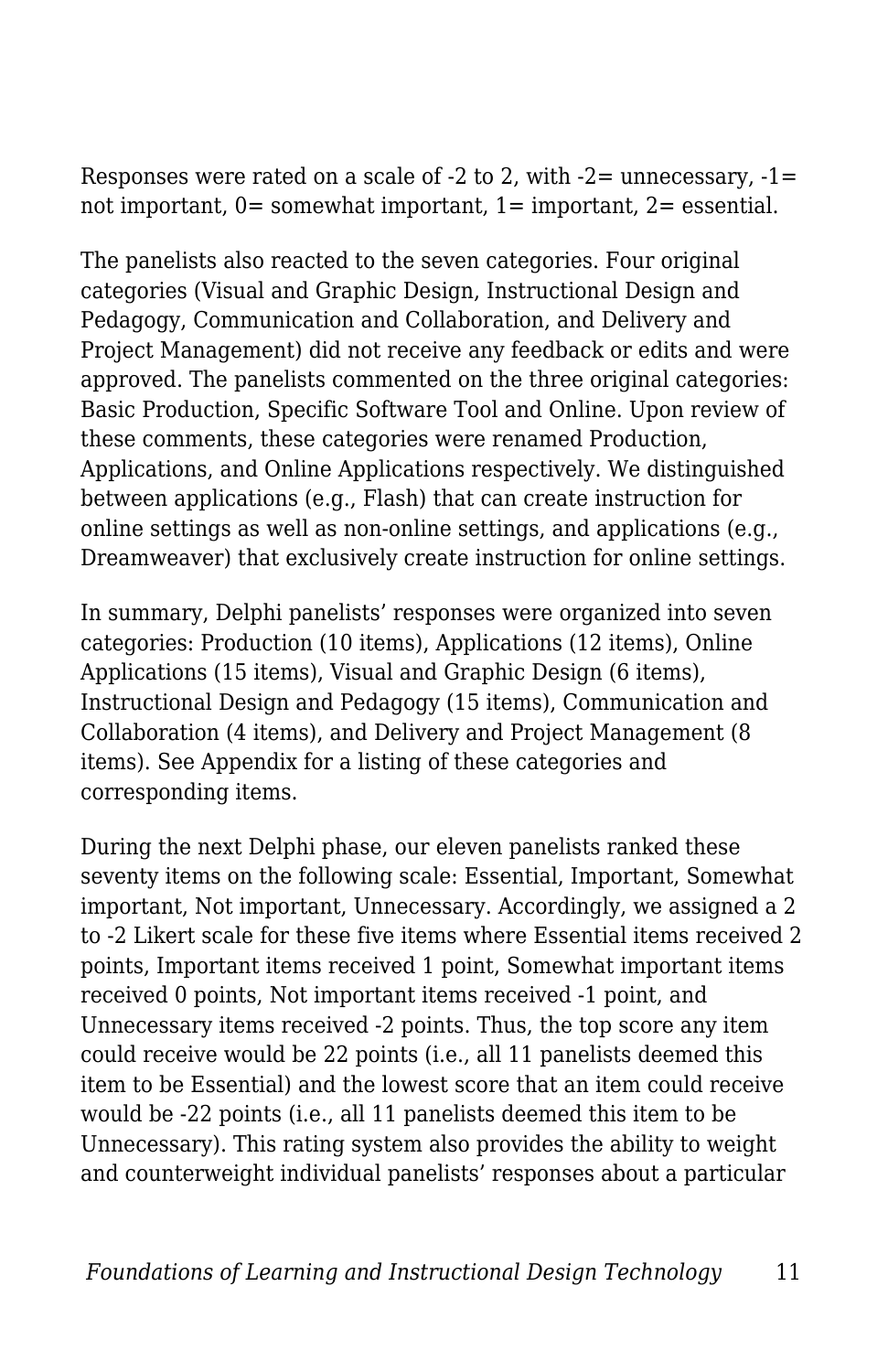item. For example, if a panelist rated one item as Important (1 point) and another panelist rated the same item as Not important (-1 point), the item would receive a combined score of zero points and would be considered as Somewhat important.

The average scores for all of the seventy items ranged from  $M = 1.91$ to  $M = -0.4$  (see Appendix). The 15 top-ranked items that received a 1.45 average or higher are found in Table 2. The top two items, Communication ( $M = 1.91$ ,  $SD = .30$ ) and Social skills ( $M = 1.73$ ,  $SD =$ .65) were within the Communication and Collaboration category. Three production items, Web Design Basics  $(M = 1.64, SD = .51)$ , Video Production ( $M = 1.45$ , SD = .52), and Screencasting ( $M = 1.45$ ,  $SD = .69$ ) were including in this top-ranked list. The item, Visual communication and visualization theories  $(M = 1.60, SD = .70)$ , was the fourth highest-ranked item and Microsoft Office Suite ( $M = 1.55$ )  $SD = .52$ ) was the fifth highest-ranked item. Four of the fifteen Instructional Design and Pedagogy items and three of the eight Delivery and Project Management items also were distributed in this top-ranked listing. Learning Content Management Systems (LCMS)  $(M = 1.45, SD = 1.21)$  also was in this top ranking list. The eleven bottom-ranked items that received a .36 average or lower are found in Table 3. Five Online applications (XML, Online quiz tools, Online plugins, Contribute, and Google Forms/Survey Monkey) were located in this list of items. Three Production items (Photography, Animation, and Programming) and three Applications items (Garageband, Final Cut Pro, and Green screen) received an average of 0 or lower.

**Table 4.** Percentage of importance within each category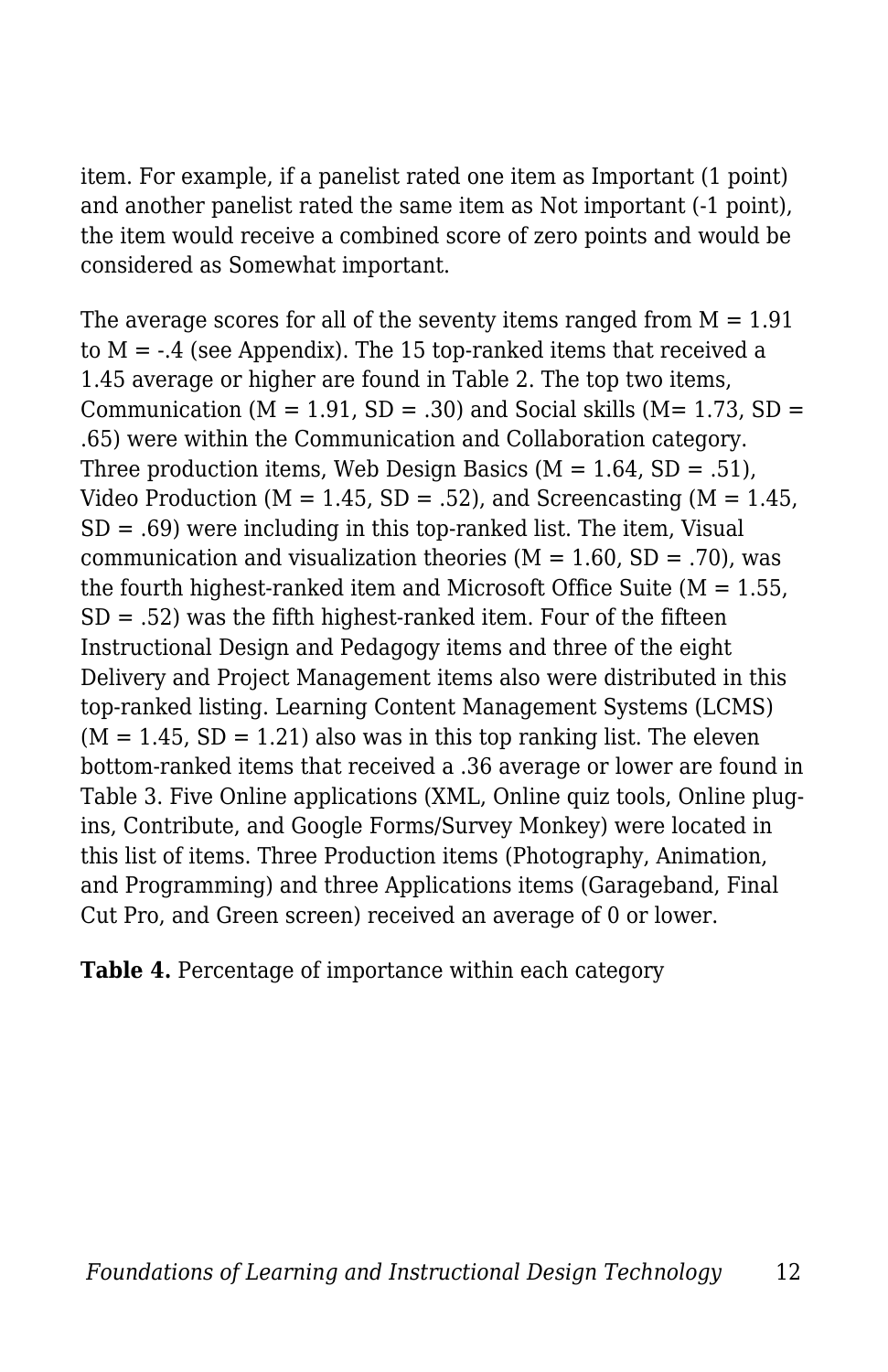| Category (n)                                        | <b>Unnecessary</b><br>to Not<br>important -2<br>$\leq M < -1$ % | <b>Not</b><br>important<br>to<br><b>Somewhat</b><br>important<br>$-1 \le M < 0$<br>$\%$ | <b>Somewhat</b><br>important<br>to<br>Important<br>$0 \le M < 0$<br>$\%$ | Important<br>to<br><b>Essential</b><br>$1 \leq M \leq 2$<br>% |
|-----------------------------------------------------|-----------------------------------------------------------------|-----------------------------------------------------------------------------------------|--------------------------------------------------------------------------|---------------------------------------------------------------|
| Communication<br>and<br>collaboration<br>$(n=4)$    | 0.0                                                             | 0.0                                                                                     | 25.0                                                                     | 75.0                                                          |
| Visual and<br>graphic design<br>$(n=6)$             | 0.0                                                             | 0.0                                                                                     | 0.0                                                                      | 100.0                                                         |
| Delivery and<br>project<br>management<br>$(n=8)$    | 0.0                                                             | 0.0                                                                                     | 12.0                                                                     | 88.0                                                          |
| Instructional<br>design and<br>pedagogy<br>$(n=15)$ | 0.0                                                             | 0.0                                                                                     | 20.0                                                                     | 80.0                                                          |
| Production<br>$(n=10)$                              | 0.0                                                             | 10.0                                                                                    | 30.0                                                                     | 60.0                                                          |
| Online<br>applications<br>$(n=15)$                  | 0.0                                                             | 0.0                                                                                     | 66.7                                                                     | 33.3                                                          |
| Applications<br>$(n=12)$                            | 0.0                                                             | 16.67                                                                                   | 66.66                                                                    | 16.67                                                         |
| Totals $(n=70)$                                     | 0.0                                                             | 4.3                                                                                     | 37.1                                                                     | 58.6                                                          |

In Table 4, the percentage of importance ratings is listed for each category. Over sixty percent of the items (63.8%) from each of the seven categories received an "Important" (M > 1) to "Essential" (M < 2) ranking. All theVisual and Graphic Design (n=6) items were within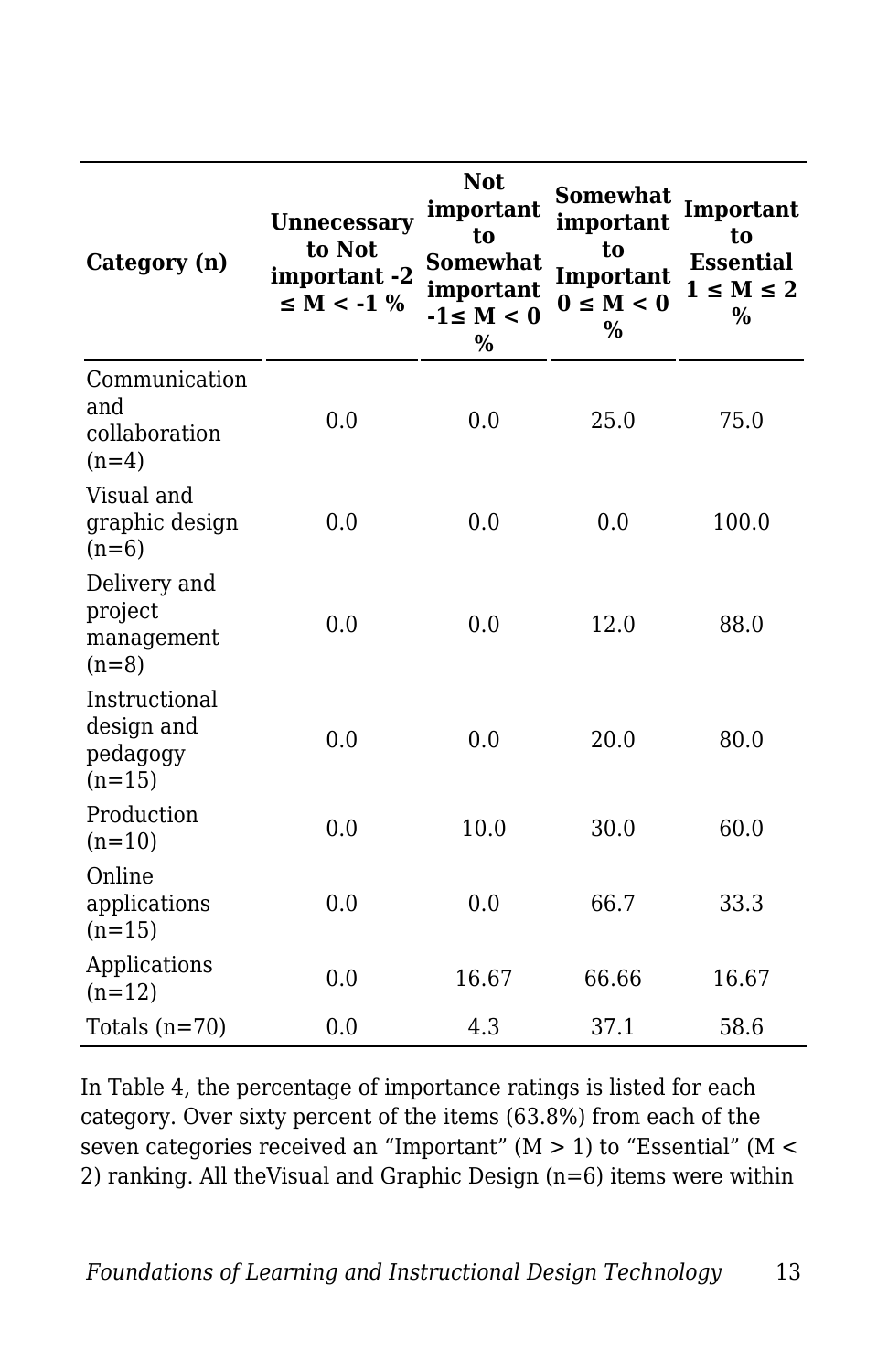this range. Fourteen of the fifteen Instructional Design and Pedagogy items received "Important to Essential" ratings; SCORM received an average score lower than 1 ( $M = .73$ , SD = .91). Three of the four Communication and Collaboration items also received "Important to Essential" ratings. Public presentation skills received an average score lower than 1 ( $M = .91$ ,  $SD = .94$ ). All but one Delivery and Project Management item (n=7) also received an "Important to Essential" rating; Understanding of budget constraints & funding issues received an average score lower than  $1 (M = .64, SD = .81)$ .

Sixty percent of the Production items (n=6) received an "Important"  $(M > 1)$  to "Essential"  $(M < 2)$  rating (see Table 4). A majority of the Delphi panelists categorized Web design basics  $(M = 1.64, SD = .51)$ , Video production ( $M = 1.45$ , SD = .52), Screencasting ( $M = 1.45$ , SD  $= .69$ ), Audio production (M = 1.36, SD = .67), Images production (M  $= 1.36$ , SD = .67), and Basic HTML commands (M = 1.09, SD = 1.10), as "Important" to "Essential" items. (see Table 5). The remaining four Production items either received a "Somewhat important"  $(M < 0)$  to "Important"  $(M < 1)$  ranking (i.e., Desktop publishing and Photography) or received a "Not important" (M < -1) to "Somewhat important" (M < 0) ranking (i.e., Animation and Programming skills).

| Rank | <b>Production category items</b> | M            | <b>SD</b> |
|------|----------------------------------|--------------|-----------|
| 3    | Web design basics                | 11 1.64 .51  |           |
| 8    | Screencasting                    | 11 1.45 .69  |           |
| 15   | Video production                 | 11 1.45 .52  |           |
| 16   | Audio production                 | 11 1.36 .67  |           |
| 26   | Images production                | 11 1.36 .67  |           |
| 38   | <b>Basic HTML commands</b>       | 11 1.00 1.10 |           |
| 48   | Desktop publication              | 11 .91       | .75       |
| 64   | Photography                      | .09          | .94       |

| Table 5. Production category items |  |  |  |  |
|------------------------------------|--|--|--|--|
|------------------------------------|--|--|--|--|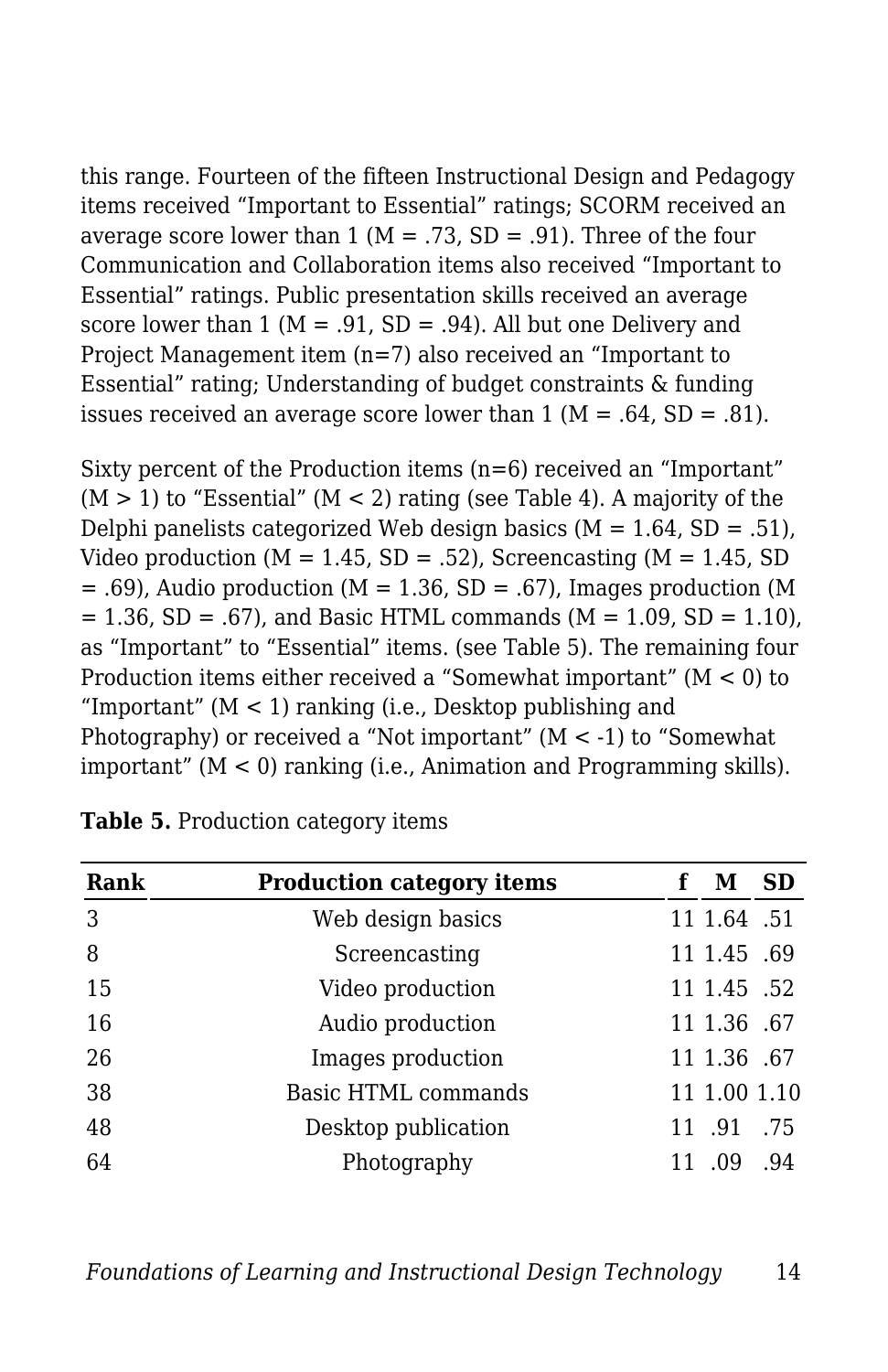| 66 | Animation                               | 11 .00 .63 |              |
|----|-----------------------------------------|------------|--------------|
| 68 | Programming skills (e.g., Actionscript) |            | $10 - 10110$ |

Responses were rated on a scale of  $-2$  to 2, with  $-2$  = unnecessary,  $-1$  = not important,  $0=$  somewhat important,  $1=$  important,  $2=$  essential.

| Rank | <b>Application category items</b> | f  | М      | <b>SD</b> |
|------|-----------------------------------|----|--------|-----------|
| 5    | Microsoft Office suite            | 11 | 1.55   | .52       |
| 33   | Adobe software suite              | 11 | 1.09   | .94       |
| 47   | Major operating systems           | 11 | .85    | 1.08      |
| 49   | Photoshop                         | 11 | .82    | .87       |
| 51   | Audacity                          | 11 | .73    | .79       |
| 56   | Adobe Flash                       | 11 | .64    | .93       |
| 57   | Adobe Acrobat                     | 11 | .55    | 1.04      |
| 58   | iMovie                            | 11 | .55    | .82       |
| 59   | Fireworks                         | 11 | .55    | .93       |
| 67   | Garageband                        | 11 | .00.   | .63       |
| 68   | Final Cut Pro Suite               | 11 | $-.09$ | .94       |
| 70   | Green screen                      | 10 | $-40$  | 1.27      |

|  |  | Table 6. Application category items |  |  |
|--|--|-------------------------------------|--|--|
|--|--|-------------------------------------|--|--|

Responses were rated on a scale of  $-2$  to 2, with  $-2$  = unnecessary,  $-1$  = not important, 0= somewhat important, 1= important, 2= essential.

Only 25% of the Application items (n=3) received an "Important" (M > 1) to "Essential" (M < 2) rating (see Table 6). Two of these three applications are generic applications with regard to multimedia production items. These applications are Microsoft Office suite ( $M =$ 1.55,  $SD = .52$ ) and Major operating systems ( $M = 1.00$ ,  $SD = 1.08$ ). The other Application item is the overall Adobe software suite  $(M =$ 1.09, SD = .94). The remaining nine Application items either received a "Somewhat important"  $(M < 0)$  to "Important"  $(M < 1)$  ranking (i.e.,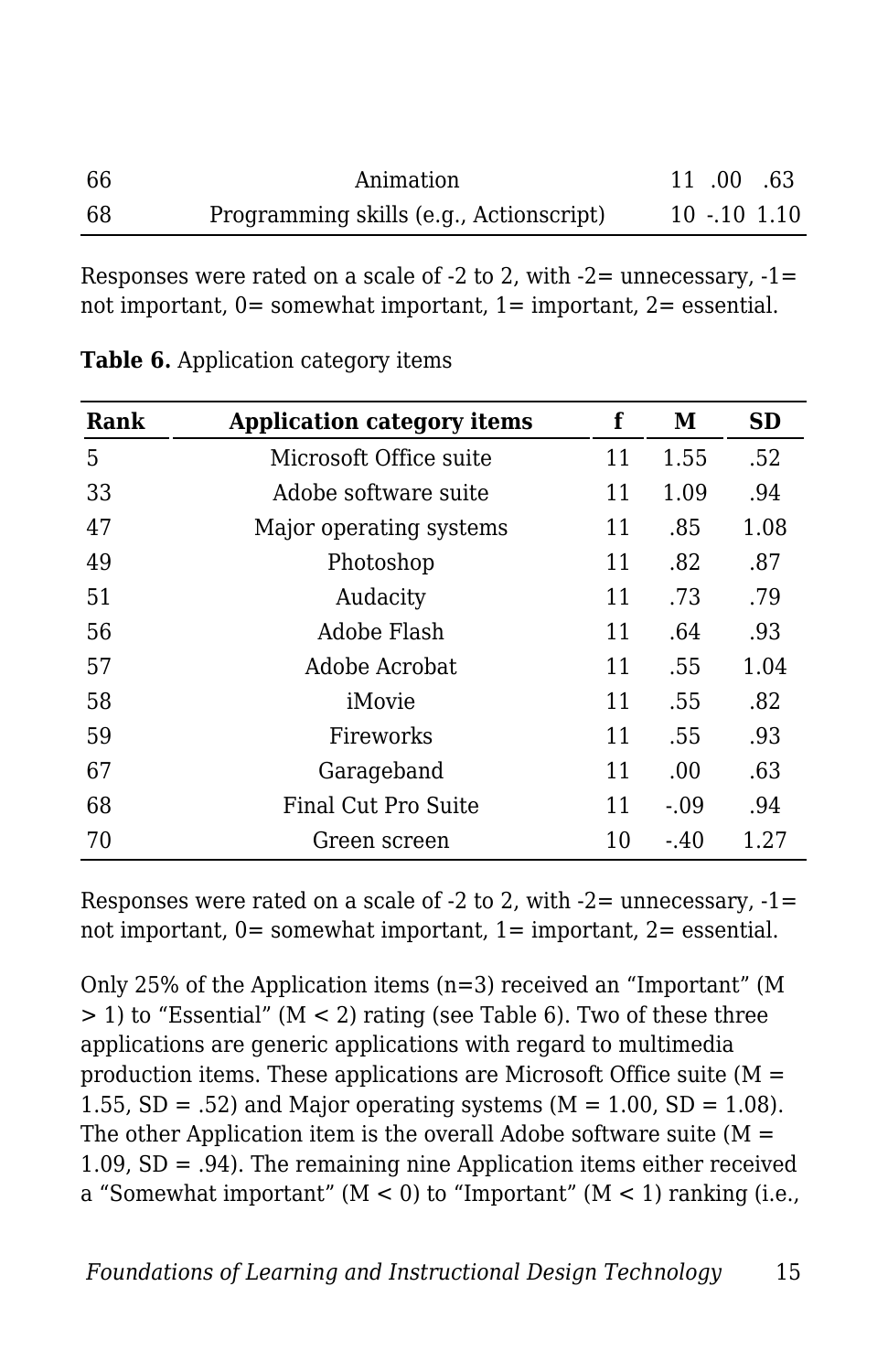Audacity, Flash, Photoshop, Acrobat, iMovie, Fireworks, and Garageband) or received a "Not important"  $(M < -1)$  to "Somewhat important" (M < 0) ranking (i.e., Final Cut Pro and Green screen).

There is disagreement among the panelists regarding the importance of specific applications. As depicted in Figure 1, at least 45% of the panelists perceived the importance of the following three applications: Flash, Photoshop, and Fireworks. Six panelists perceived Flash as either an Important or an Essential multimedia production item whereas five panelists perceived Flash as either Somewhat important or Not important. Five panelists perceived both Photoshop and Fireworks as either an Important or an Essential multimedia production item whereas six panelists perceived both Photoshop and Fireworks as either Somewhat important or Not important.

| Rank | <b>Online application category items</b> | М            | <b>SD</b>   |
|------|------------------------------------------|--------------|-------------|
| 14   | LCMS                                     | 11 1.45 1.21 |             |
| 29   | Web 2.0 applications                     | 11 1.27 .79  |             |
| 34   | Knowledge of online file structures      | 11 1.09 .94  |             |
| 39   | Camtasia                                 | 10 1.00 .82  |             |
| 40   | Web page editors                         | 11 1.00 .78  |             |
| 44   | Dreamweaver                              | 11 .91       | .83         |
| 45   | <b>CSS</b>                               | 11 .91 .70   |             |
| 50   | Wikis                                    | 11.82        | .75         |
| 53   | Captivate                                | 11 .64       | .67         |
| 55   | <b>Blogs</b>                             | 11 .64       | .67         |
| 60   | XML                                      | 11 .36 .81   |             |
| 61   | Online plug-ins                          | 11 .27 1.27  |             |
| 62   | Online quiz tools                        |              | 11 .18 1.08 |
| 63   | Contribute                               |              | 10 .10 1.10 |

|  | Table 7. Online application category items |  |
|--|--------------------------------------------|--|
|  |                                            |  |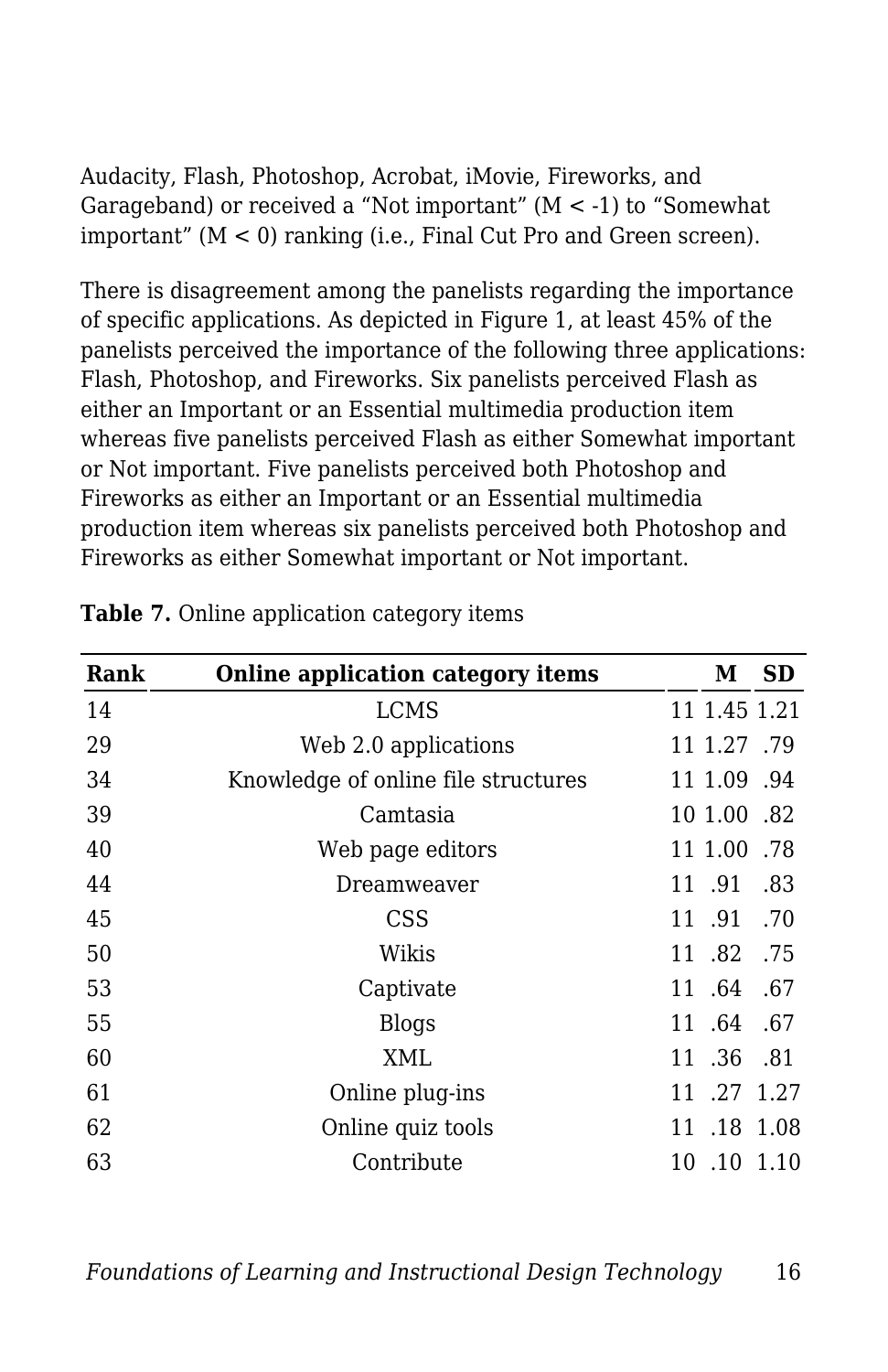Responses were rated on a scale of  $-2$  to 2, with  $-2$  = unnecessary,  $-1$  = not important,  $0=$  somewhat important,  $1=$  important,  $2=$  essential.

Thirty-three percent of the Online application items  $(n=5)$  received an "Important" ( $M \ge 1$ ) to "Essential" ( $M \le 2$ ) rating (see Table 7). Four of these five applications are generic applications with regard to multimedia production items. These applications are LCMS  $(M= 1.36)$ , SD= 1.21), Web 2.0 applications (M= 1.27, SD= .79), Knowledge of online file structures ( $M= 1.09$ ,  $SD = .94$ ), and Web page editors ( $M=$ 1.00, SD= .78). The other Online application item is Camtasia (M= 1.00, SD= .82). The remaining 10 Application items received a "Somewhat important"  $(M < 0)$  to "Important"  $(M < 1)$  ranking.

Similar to the Application items, there is disagreement among the panelists regarding the importance of particular online applications. As shown in Figure 2, at least 45% of the panelists perceived the importance of the following two applications: Camtasia and Online plugins. Six panelists perceived Camtasia as either an Important or an Essential multimedia production item whereas five panelists perceived Camtasia as either Somewhat important or Not important. Five panelists perceived Online plugins as either an Important or an Essential multimedia production item whereas six panelists perceived these tools as either Somewhat important, Not important or Unnecessary.

### **Discussion**

In considering these results, the Delphi panelists identified specific multimedia production skills and knowledge needed by entry-level Instructional Design and Technology (ID&T) professionals who work in higher education settings. These skills and knowledge include the following: generalized multimedia production knowledge and skills,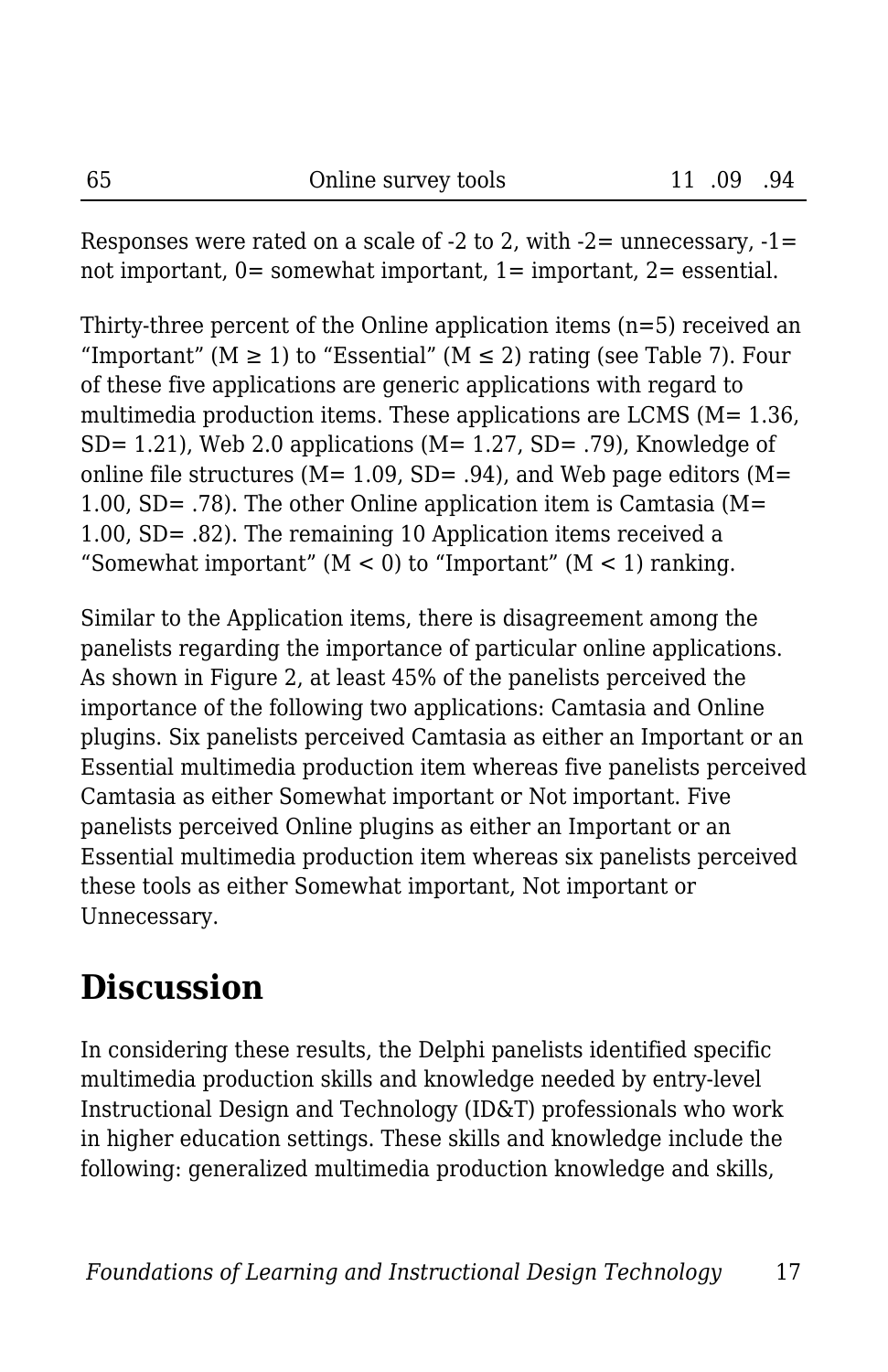emphasis of online learning skills, and the interrelationship between multimedia production and instructional design skills. After describing these skills and knowledge, we discuss how these results have influenced our own respective curricular practices, as well as anticipate future research studies that would provide additional understanding on how best to educate instructional designers working in higher education settings.

The Delphi panelists undoubtedly came to consensus that ID&T graduates need to be well-versed with a number of general multimedia production skills. Visual design principles, video production and audio production skills all were ranked high and were considered Essential by a majority of the panelists. Conversely, more advanced and specialized technologies (e.g., programming and green screen technology) are not as important and were ranked as Unnecessary. Also, there is a conclusive preference among the panelists regarding online learning applications and skills. Web design basics, online course pedagogy, screen-casting, and LCMS skills all were ranked as Essential. It is interesting to note that no specific computer-based instruction application besides Camtasia and Dreamweaver received an Essential or Important ranking. In fact, Delphi panelists were divided on the importance of specific software applications, including: Flash, Photoshop, Audacity, Fireworks, and Captivate.

In addition to these essential multimedia production skills, the panelists' rankings indicate an inter-relationship between instructional design skills and multimedia production skills. Even though panelists were asked about ID&T graduates' multimedia production knowledge and skills, eighty percent of the items from the Instructional design and pedagogy category (e.g., Knowledge of learner characteristics, Determining the appropriate delivery venue for particular content area, etc.) were ranked as Essential. Furthermore, Communication skills and Social skills were ranked first and second, respectively. This finding implies that ID&T entry-level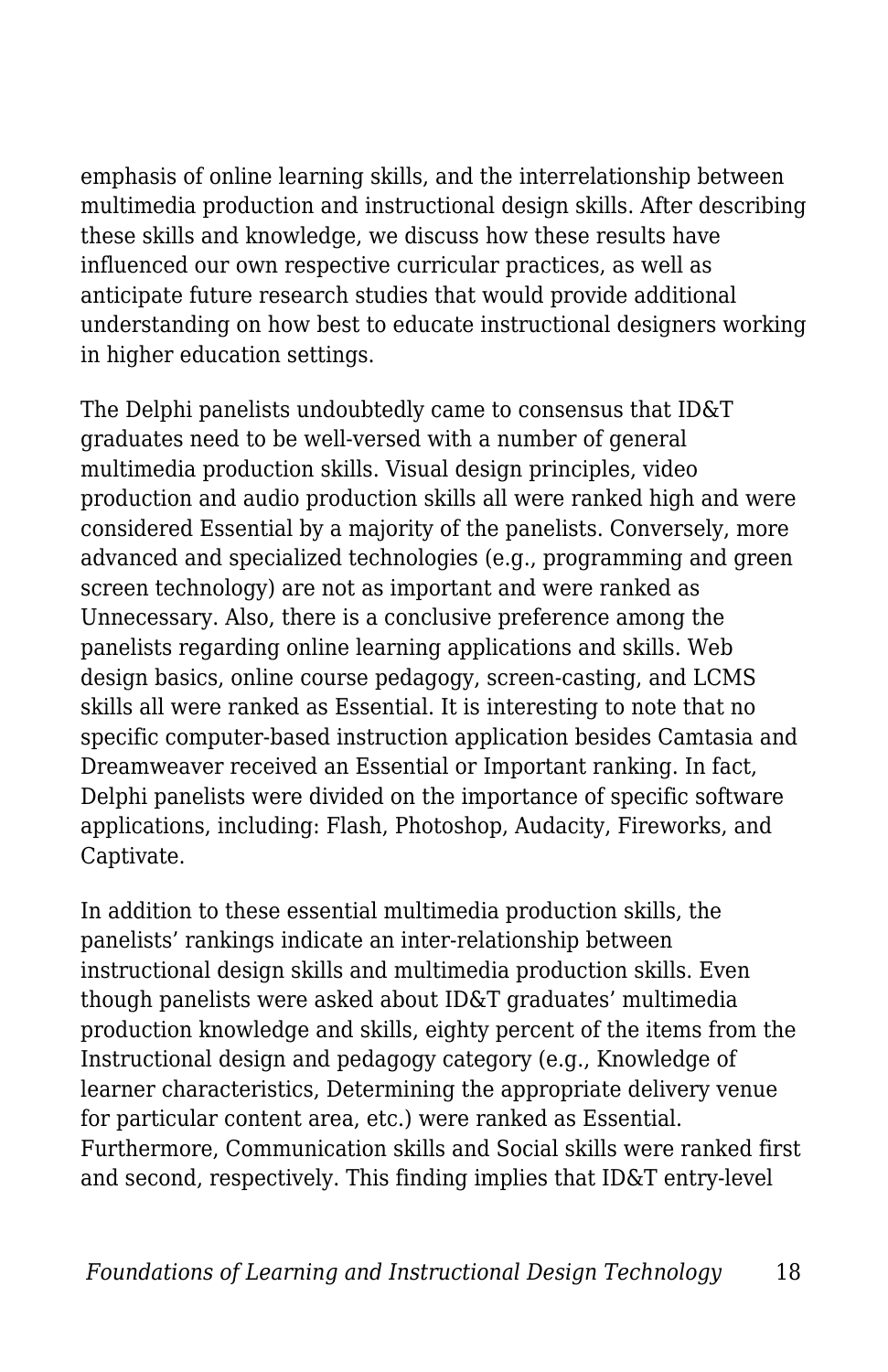professionals need a robust combination of general multimedia production skills and knowledge and overall instructional design skills and knowledge.

# **Implications**

As Instructional Design and Technology faculty members, we were intrigued to receive these results from our panelists and are now considering curricular revisions for our respective courses. The results from our study indicate that multimedia production items cannot be taught in isolation and should not be linked to a particular software application. In previous semesters, our respective multimedia production courses were the default software application course (e.g., Flash, Authorware, Director, etc.). Currently, our students now use "lowest common denominator," computer-based instruction applications (e.g., PowerPoint) to teach particular computer-based instruction methodologies (e.g., tutorial). Our respective students are introduced to innovative technologies (e.g., Prezi), but the emphasis is not solely on the particular authoring tool, but on how to integrate this tool into overall, existing instructional modules. To highlight the interrelationship between multimedia production and instructional design skills, our students are now required to complete instructional design reports when creating a multimedia production project. We view these projects as instructional design "experiments" and students complete "lab reports" with each project.

The panelists' respective rankings and results also indicate additional areas to explore with regards to ID&T graduates' overall multimedia production and instructional design skills and knowledge. Inquiry into the changing role of the instructional designer with respect to these two skill sets, such as Schwier and Wilson's (2010) recent study should take place. A more in-depth understanding of what Willis (2009) refers to as process instructional design, such as a study on the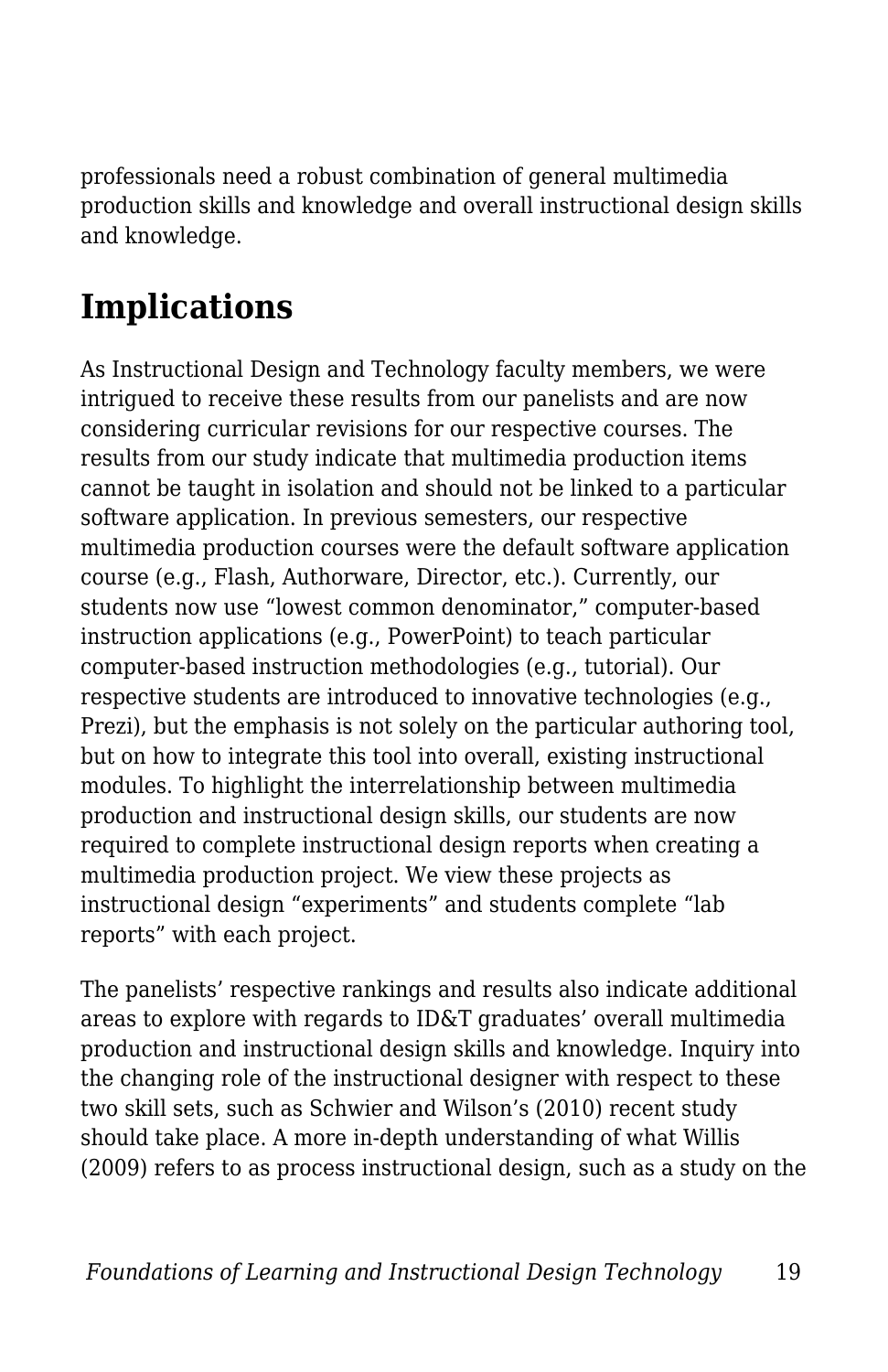best practices involving collaboration between instructional designer and client is encouraged as well. In addition, case studies on how instructional designers effectively balance multimedia production and instructional design skills should be developed. These case studies could be used as instructional tools to teach novice instructional designers best practices in integrating multimedia production skills within an overall instructional design project.

In summary, the results from this Delphi study indicate that Instructional Design and Technology professionals working in higher education settings need to be educated about overall multimedia production skills and how these skills interrelate to their set of instructional design skills. As Instructional Design and Technology educators, we look forward to considering innovative and effective approaches to our respective curricula and to continuing this dialogue with other Instructional Design and Technology educators.

#### **Application Exercises**

- If you were to design a course for students in an instructional design program, what 3-4 areas would you focus on, based on the results of this study?
- Look at the list of skills that were ranked as Important-Essential by the Delphi panelists. Think of one or two of those skills that you could personally develop more in your life, and make plans to do so.
- After seeing the results of the study in this article, evaluate your own progress towards becoming an instructional designer. Do you feel like you are learning the soft and hard skills required for the job? How would you adjust your current plan to better align with what is required in the field?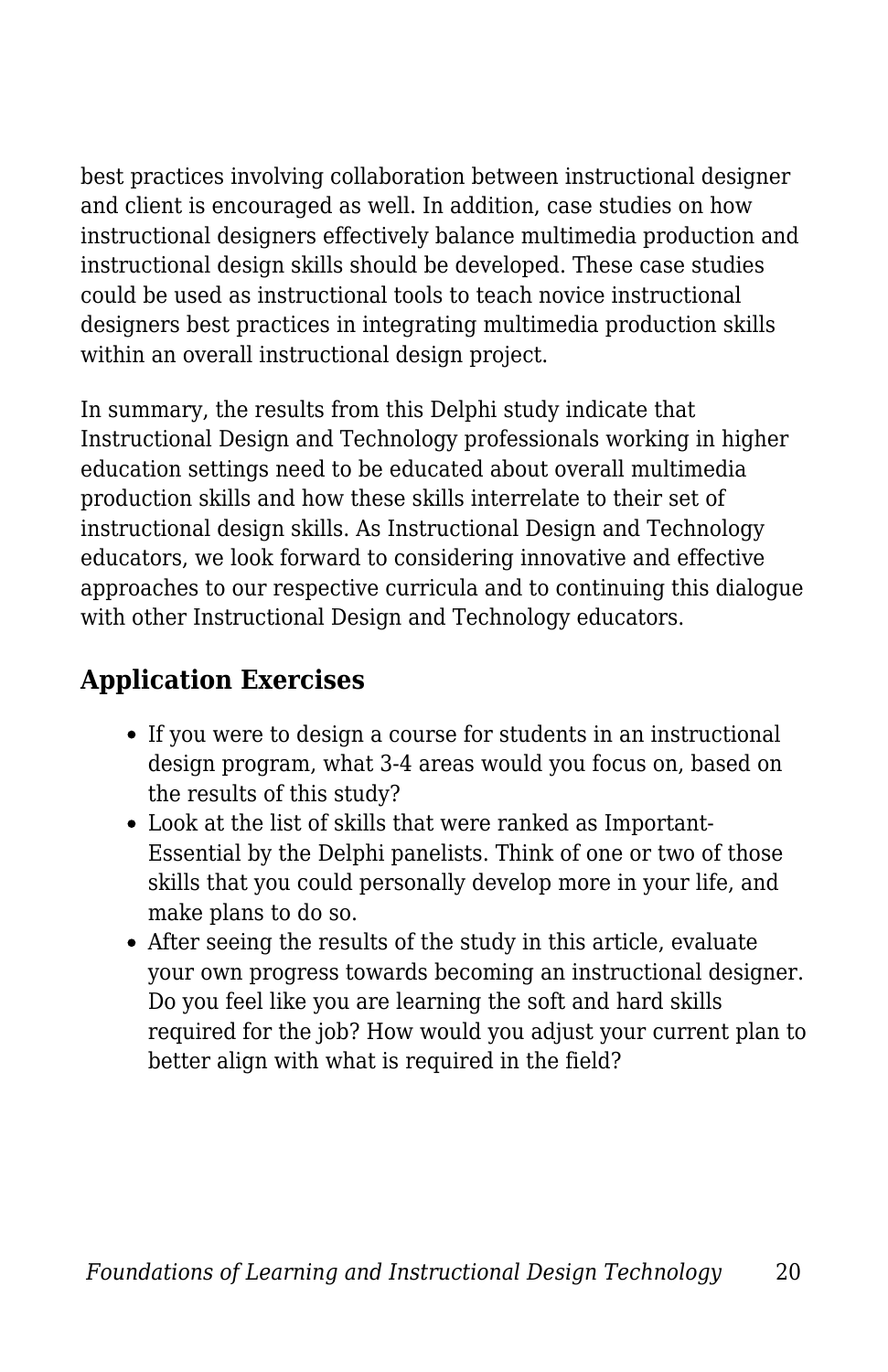### **References**

Al-Qirim, N. (2011). Determinants of Interactive white board success in teaching in higher education institutions. *Computers & Education, 56*(3), 827–838.

Archambault, L., Wetzel, K., Foulger, T. S., & Williams, M. (2010). Professional development 2.0: Transforming teacher education pedagogy with 21st century tools. *Journal of Digital Learning in Teacher Education, 27*(1), 4–11.

Barczyk, C., Buckenmeyer, J., & Feldman, L. (2010). Mentoring professors: A model for developing quality online instructors and courses in higher education. *International Journal on E-Learning, 9*(1), 7–26.

Bluteau, P., & Krumins, M. (2008). Engaging academics in developing excellence: Releasing creativity through reward and recognition. *Journal of Further & Higher Education, 32*(4), 415–426.

Brill, J. M., Bishop, M. J., & Walker, A. E. (2006). The competencies and characteristics required of an effective project manager: A webbased Delphi study. *Educational Technology Research & Development, 54*(2), 115–140.

Clark, K. (2006). Practices for the use of technology in high schools: A Delphi study. *Journal of Technology & Teacher Education, 14*(3), 481–499.

Conole, G., Galley, R., & Culver, J. (2011). Frameworks for understanding the nature of interactions, networking, and community in a social networking site for academic practice. *International Review of Research in Open & Distance Learning, 12*(3), 119–138.

Darwin, A., & Palmer, E. (2009). Mentoring circles in higher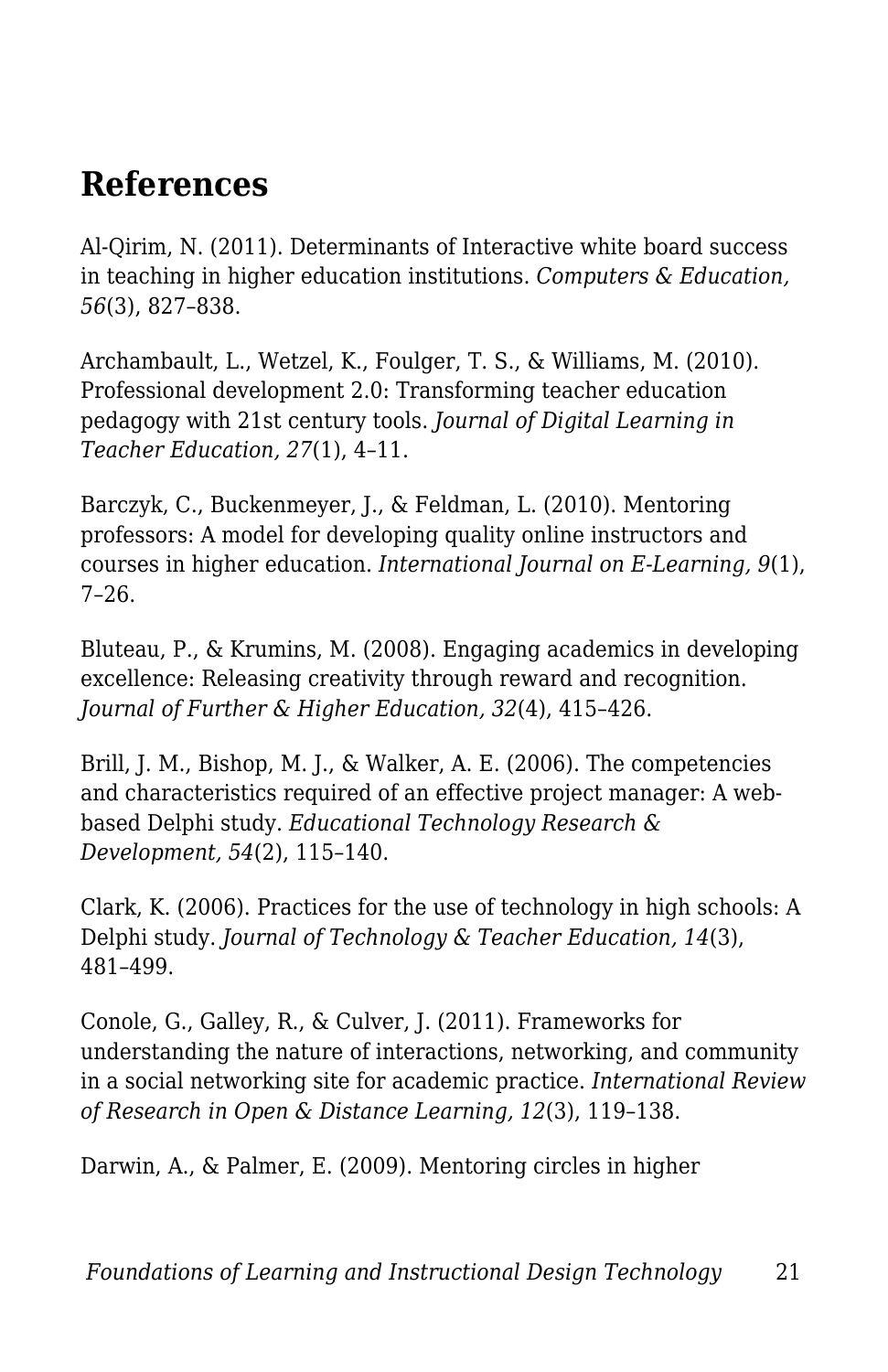education. *Higher Education Research & Development, 28*(2), 125–136.

Delacruz, E. (2009). Old world teaching meets the new digital cultural creatives. *International Journal of Art & Design Education, 28*(3), 261–268.

Dillon-Marable, E., & Valentine, T. (2006). Optimizing computer technology integration. *Adult Basic Education: An Interdisciplinary Journal for Adult Literacy Educational Planning, 16*(2), 99–117.

Dinsmore, D., Alexander, P., & Loughlin, S. (2008). The impact of new learning environments in an engineering design course. *Instructional Science, 36*(5/6), 375–393.

Donato, E., Hudyma, S., Carter, L., & Schroeder, C. (2010). The evolution of WebCT in a baccalaureate nursing program: An Alice in Wonderland reflection. *Journal of Distance Education, 24*(3), Retrieved from http://www.jofde.ca/index.php/jde/article/view/702/1163.

El-Hussein, M., & Cronje, J. C. (2010). Defining mobile learning in the higher education landscape. *Journal of Educational Technology & Society, 13*(3), 12–21.

Herring, M. C. (2004). Development of constructivist-based distance learning environments. *Quarterly Review of Distance Education, 5*(4), 231–242.

Kear, K., Woodthorpe, J., Robertson, S., & Hutchison, M. (2010). From forums to Wikis: Perspectives on tools for collaboration. *Internet and Higher Education, 13*(4), 218–225.

Kirschner, P., Carr, C., van Merrienboer, J., & Sloep, P. (2002). How expert designers design. *Performance Improvement Quarterly, 15*(4), 86–104.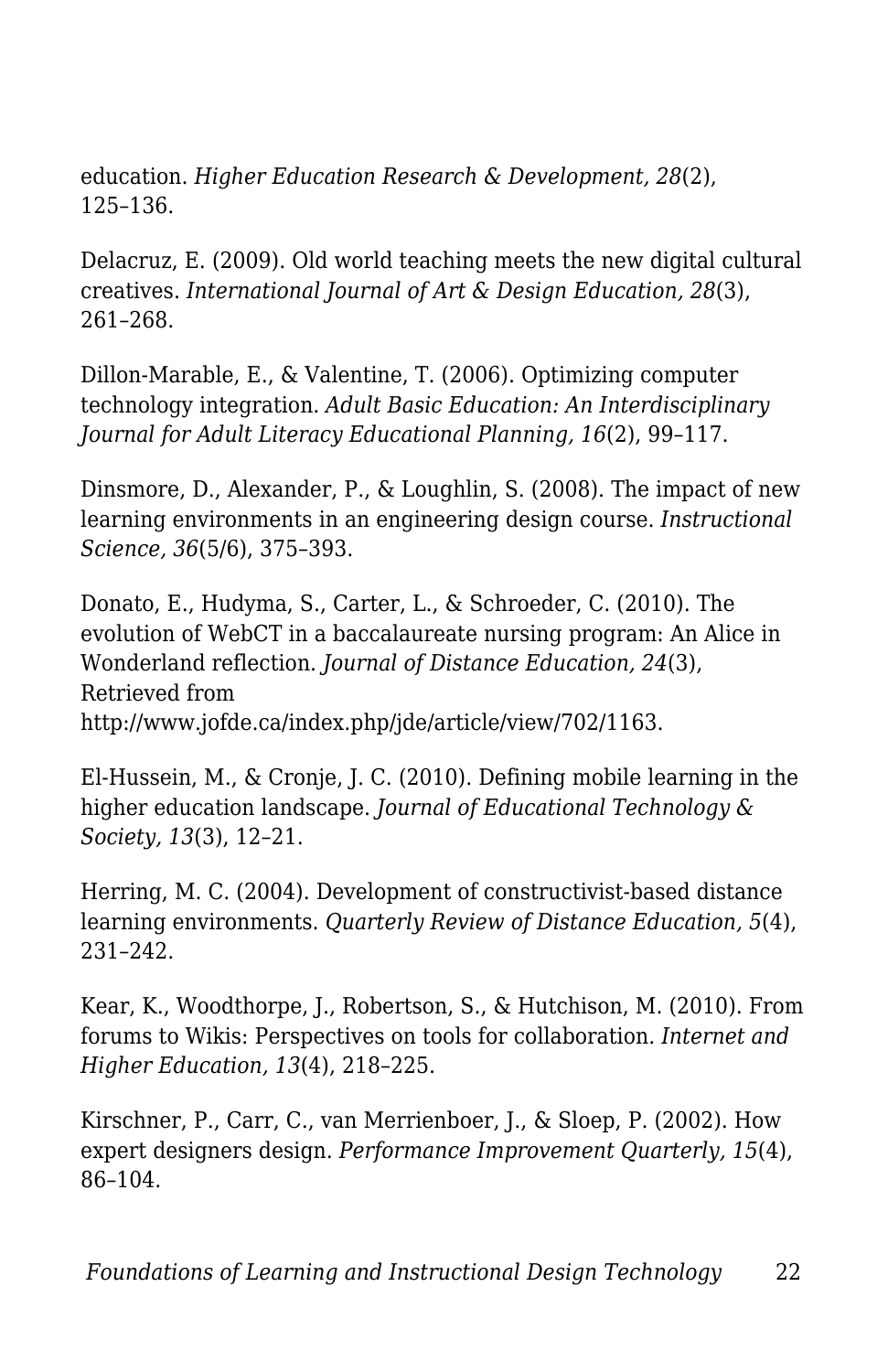Kurubacak, G. (2007). Identifying research priorities and needs in mobile learning technologies for distance education: A Delphi study. *International Journal of Teaching & Learning in Higher Education, 19*(3), 216–227.

Larson, M., & Lockee, B. (2009). Preparing instructional designers for different career environments: A case study. *Educational Technology Research & Development, 57*(1), 1–24.

Linstone, H. A., & Turoff, M. (Eds.). (1975). *The Delphi method: Techniques and applications.* Reading, MA: Addison-Wesley.

Linstone, H. A., & Turoff, M. (Eds.). (2002). *The Delphi method: Techniques and applications.* Retrieved from [https://edtechbooks.org/-nQ](http://is.njit.edu/pubs/delphibook/delphibook.pdf)

MacKeogh, K., & Fox, S. (2009). Strategies for embedding e-learning in traditional universities: Drivers and barriers. *Electronic Journal of e-Learning, 7*(2), 147–153.

Nicolle, P. S., & Lou, Y. (2008). Technology adoption into teaching and learning by mainstream university faculty: A mixed methodology study revealing the "How, When, Why, and Why not". *Journal of Educational Computing Research, 39*(3), 235–265.

Pollard, C., & Pollard, R. (2004). Research Priorities in Educational Technology: A Delphi Study. *Journal of Research on Technology in Education, 37*(2), 145–160.

Renes, S., & Strange, A. (2011). Using technology to enhance higher education. *Innovative Higher Education, 36*(3), 203–213.

Rice, K. (2009). Priorities in K-12 distance education: A Delphi Study examining multiple perspectives on policy, practice, and research. *Journal of Educational Technology & Society, 12*(3), 163–177.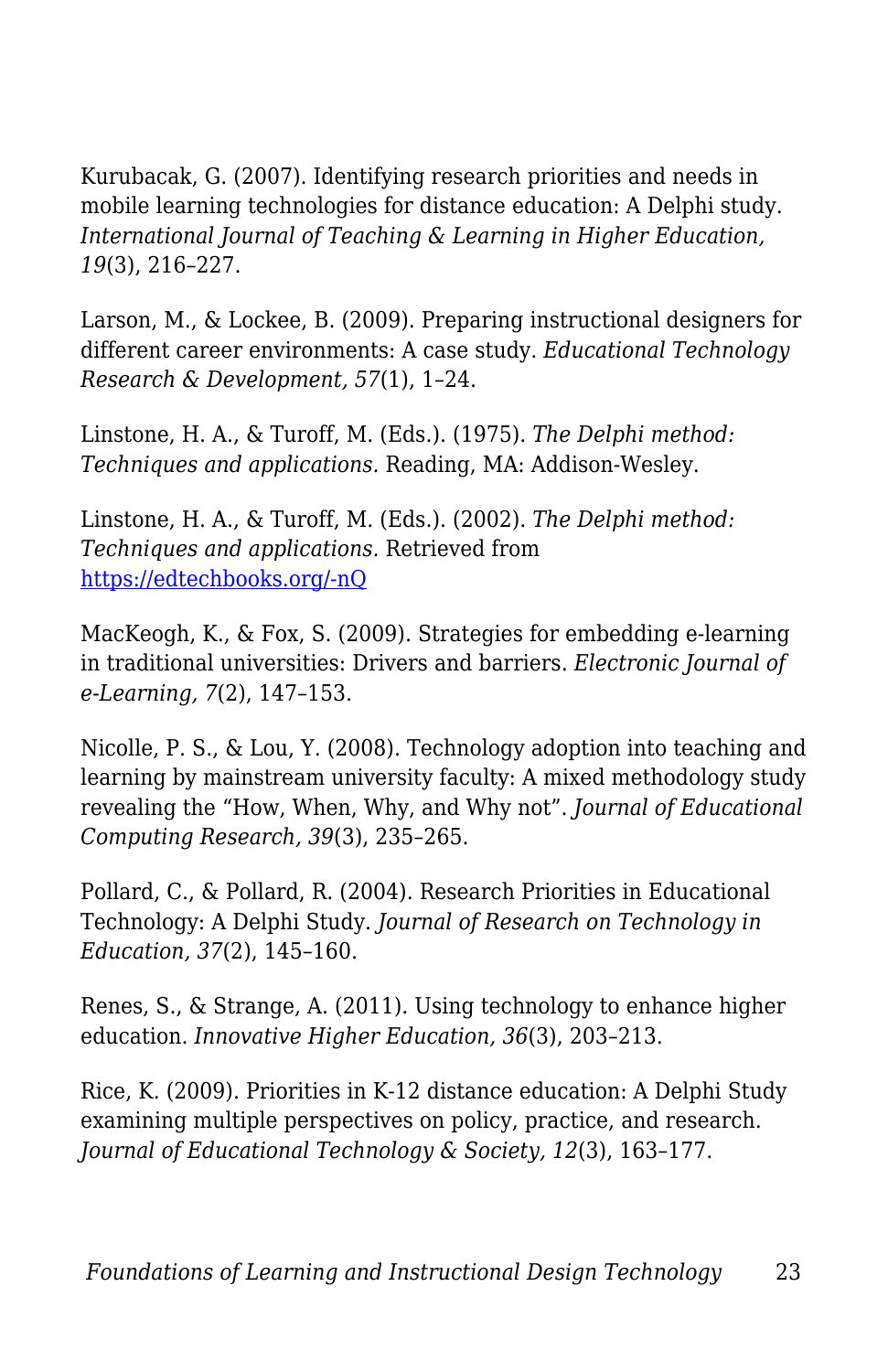Samarawickrema, G., Benson, R., & Brack, C. (2010). Different spaces: Staff development for Web 2.0. *Australasian Journal of Educational Technology, 26*(1), 44–49.

Schwier, R. A., & Wilson, J. R. (2010). Unconventional roles and activities identified by instructional designers. *Contemporary Educational Technology, 1*(2), 134–147.

Scott, D. G., Washer, B. A., & Wright, M. D. (2006). A Delphi study to identify recommended Biotechnology competencies for firstyear/initially certified technology education teachers. *Journal of Technology Education, 17*(2), 44–56.

Shibley, I., Amaral, K. E., Shank, J. D., & Shibley, L. R. (2011). Designing a blended course: Using ADDIE to guide instructional design. *Journal of College Science Teaching, 40*(6), 80–85.

Slagter van Tryon, P. J., & Bishop, M. J. (2009). Theoretical foundations for enhancing social connectedness in online learning environments. *Distance Education, 30*(3), 291–315.

Smith, D. W., Kelley, P., Maushak, N. J., Griffin-Shirley, N., & Lan, W. Y. (2009). Assistive technology competencies for teachers of students with visual impairments. *Journal of Visual Impairment & Blindness, 103*(8), 457–469.

So, H., & Bonk, C. J. (2010). Examining the roles of blended learning approaches in Computer-Supported Collaborative Learning (CSCL) environments: A Delphi study. *Journal of Educational Technology & Society, 13*(3), 189–200.

Stav, J., Nielsen, K., Hansen-Nygård, G., & Thorseth, T. (2010). Experiences obtained with integration of student response systems for iPod Touch and iPhone into e-Learning environments. *Electronic Journal of e-Learning, 8*(2), 179–190.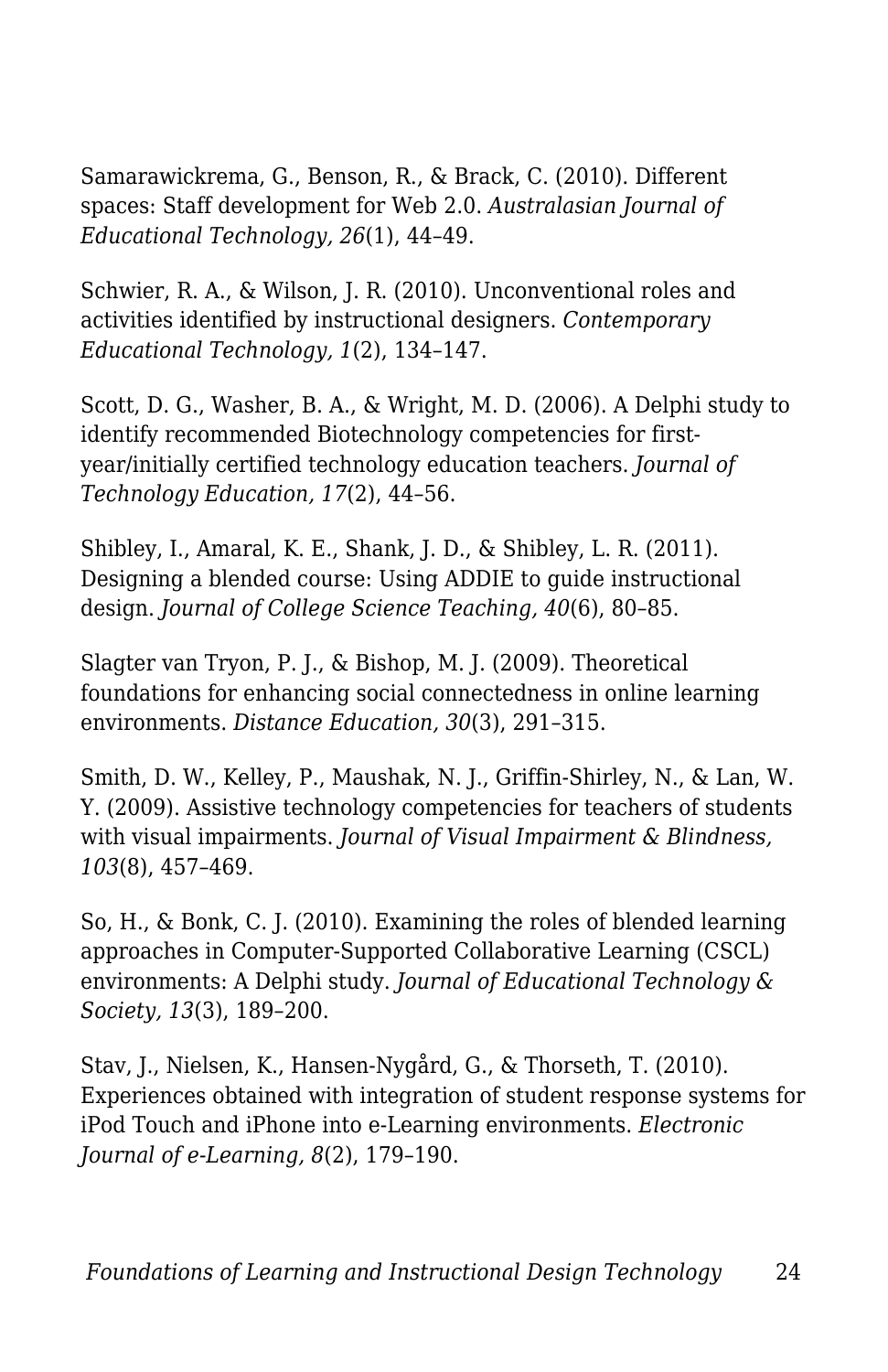Steel, C. (2009). Reconciling university teacher beliefsto create learning designs for LMS environments. *Australasian Journal of Educational Technology, 25*(3), 399–420.

Sugar, W., Brown, A., & Daniels, L. (2009). *Identifying entry-level multimedia production competencies and skills of instructional design and technology professionals: Results from the 2009–2010 biennial survey.* Presented at the annual conference of the Association for Educational Communications and Technology (AECT), Louisville, Kentucky.

Sugar, B., Hoard, S. B., Brown, A., & Daniels, L. (2011). *Identifying multimedia production competencies and skills of Instructional Design and Technology professionals: Results from recent job postings.* Presented at the annual conference of the Association for Educational Communications and Technology (AECT), Jacksonville, Florida.

Willis, J. (2009). Pedagogical ID versus process ID: Two Perspectives in contemporary instructional design theory. *International Journal of Technology in Teaching & Learning, 5*(2), 93–105.

Wolf, P. (2007). A model for facilitating curriculum development in higher education: A faculty-Driven, data-informed, and educational developer–supported approach. *New Directions for Teaching & Learning, 112,* 15–20.



Please complete this short survey to provide feedback on this chapter: <http://bit.ly/IDSkills>